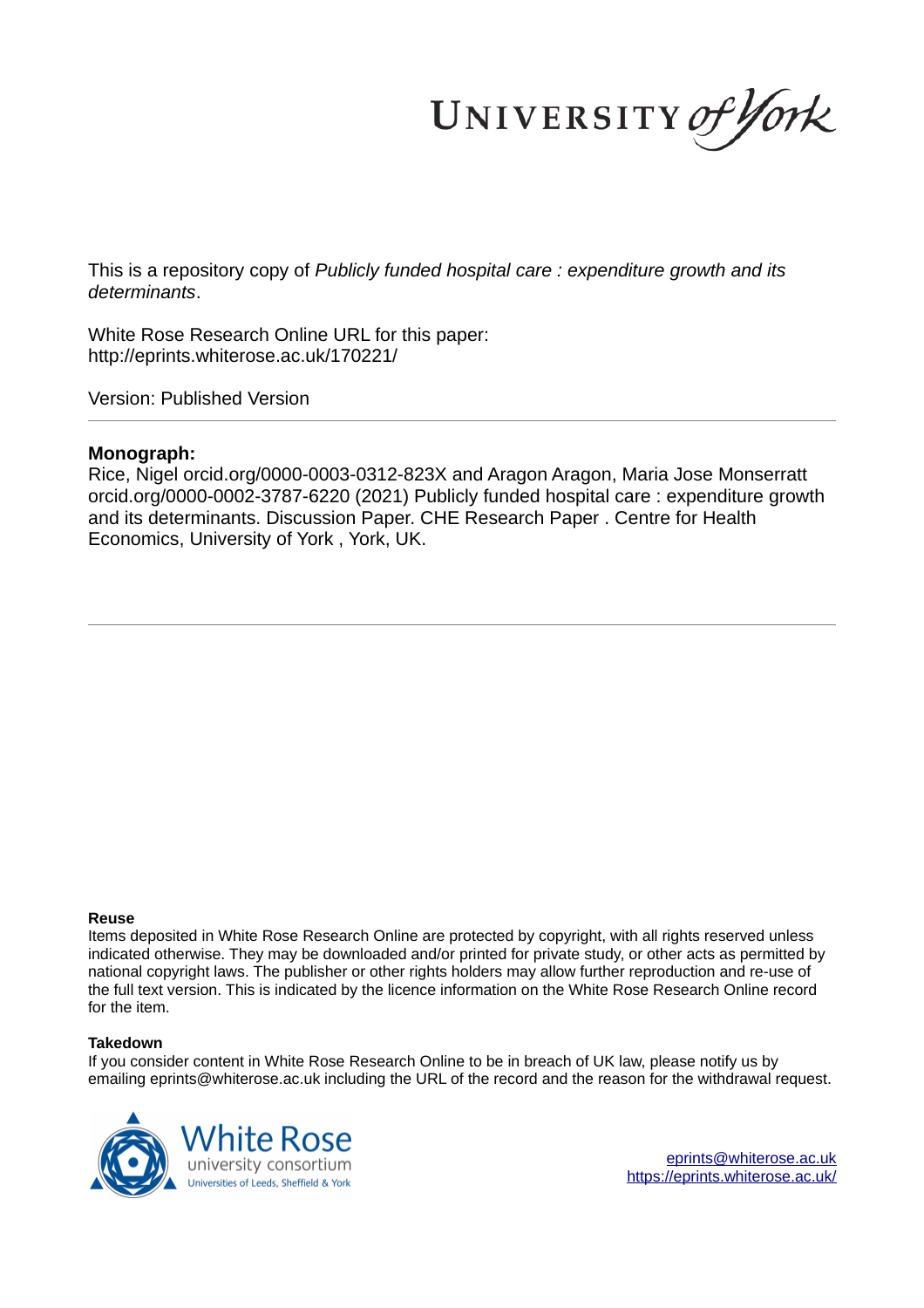

# **RESEARCH**

# **CHE Centre For Health Economics**



Policy Research Unit in Economics<br>of Health Systems and Interface<br>with Social Care



**Nigel Rice, María José Aragón**

**CHE Research Paper 177**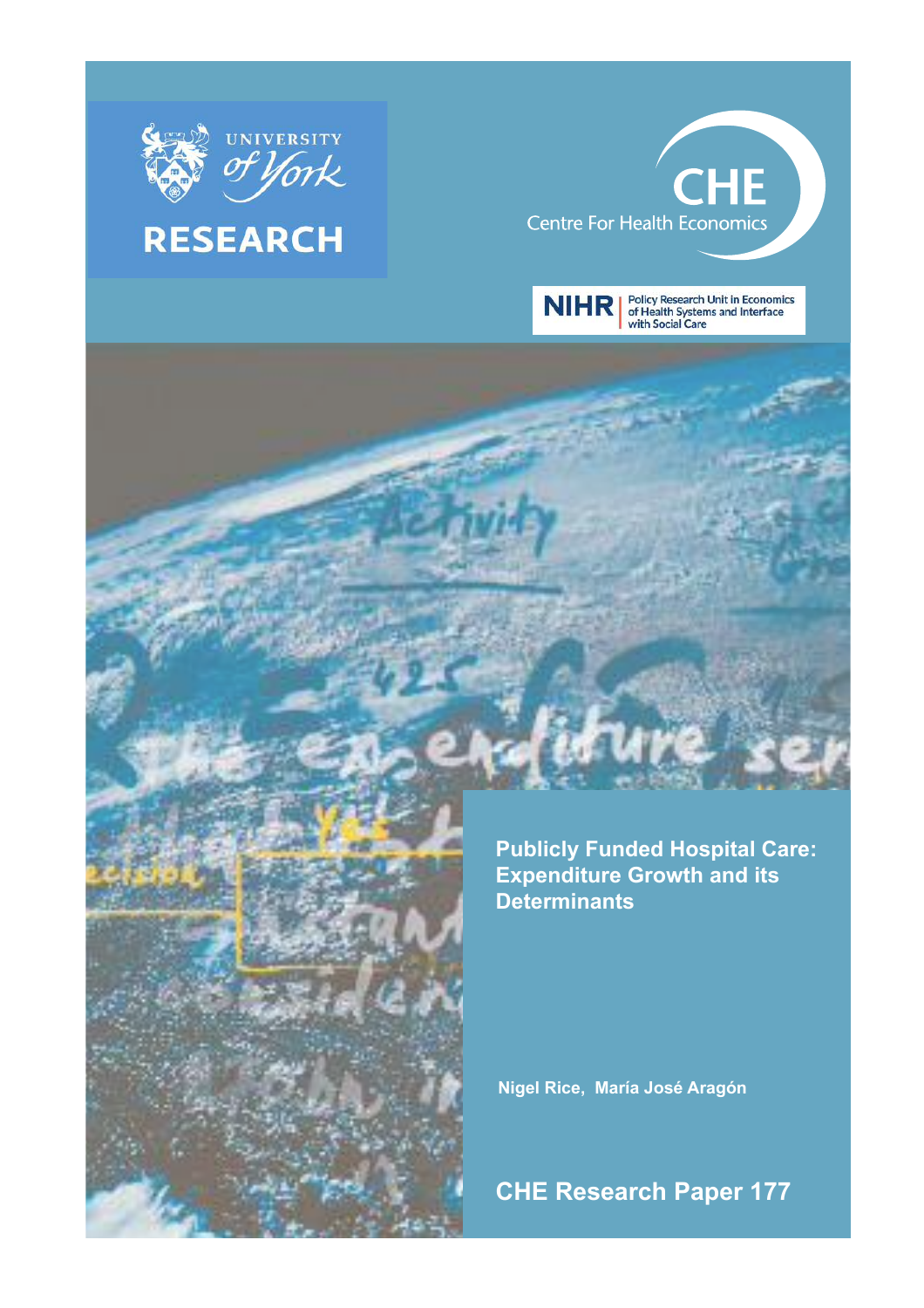# Publicly funded hospital care: expenditure growth and its determinants

Nigel Rice María José Aragón

Centre for Health Economics, University of York, UK

January 2021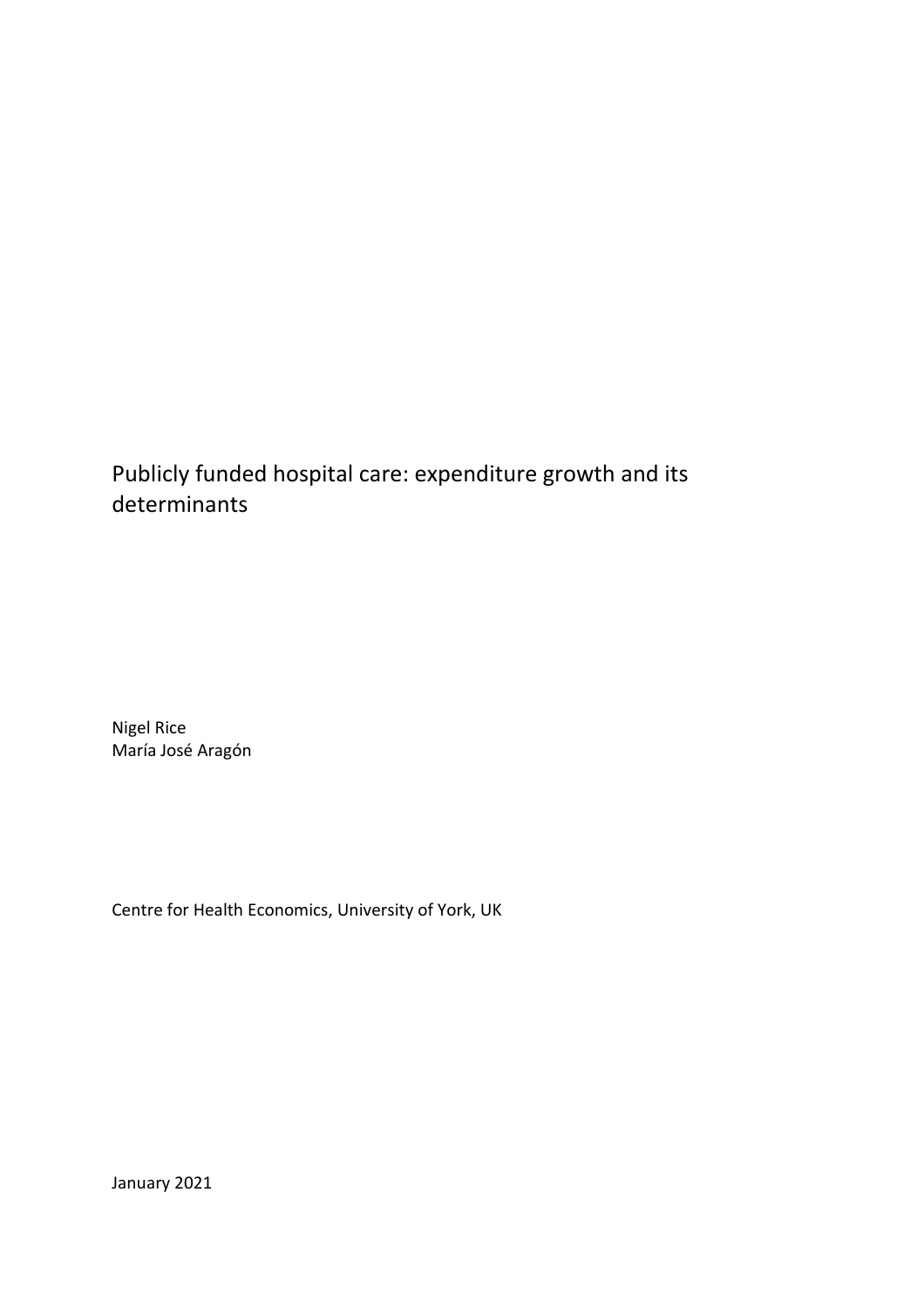# **Background to series**

CHE Discussion Papers (DPs) began publication in 1983 as a means of making current research material more widely available to health economists and other potential users. So as to speed up the dissemination process, papers were originally published by CHE and distributed by post to a worldwide readership.

The CHE Research Paper series takes over that function and provides access to current research output via web-based publication, although hard copy will continue to be available (but subject to charge).

# **Acknowledgements**

This research is funded by the National Institute for Health Research (NIHR) Policy Research Programme (reference PR-PRU-1217-20301). The views expressed are those of the authors and not necessarily those of the NIHR or the Department of Health and Social Care. The Hospital Episode Statistics are copyright c 2009/10 – 2016/17, the Health and Social Care Information Centre. Re-used with the permission of the Health and Social Care Information Centre. All rights reserved. This project was undertaken on the Data Safe Haven, which is an ISO 27001 certified environment for handling sensitive data, and is provided by the University of York. We are grateful for support from the University of York Data Safe Haven team and the Research Computing team. We are grateful for the comments provided by Hugh Gravelle and Nils Gutacker on a previous version of this work.

This CHE Research Paper supersedes CHE RP 156 using more recent and relevant data.

# **Further copies**

Only the latest electronic copy of our reports should be cited. Copies of this paper are freely available to download from the CHE website [www.york.ac.uk/che/publications/](http://www.york.ac.uk/che/publications). Access to downloaded material is provided on the understanding that it is intended for personal use. Copies of downloaded papers may be distributed to third parties subject to the proviso that the CHE publication source is properly acknowledged and that such distribution is not subject to any payment.

Printed copies are available on request at a charge of £5.00 per copy. Please contact the CHE Publications Office, email  $che-pub@york.ac.uk$  for further details.

Centre for Health Economics Alcuin College University of York York, YO10 5DD, UK [www.york.ac.uk/che](http://www.york.ac.uk/che)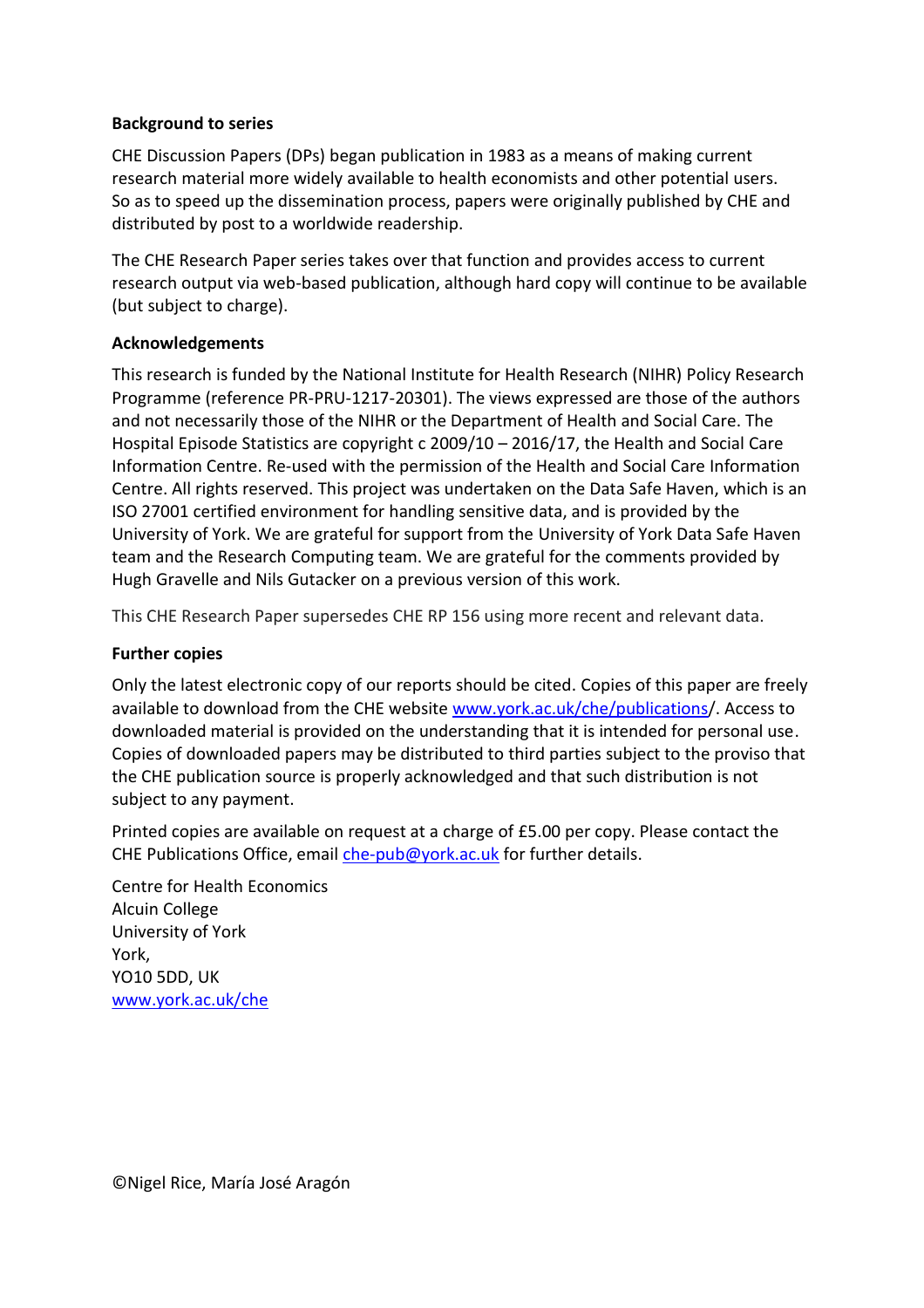# **Abstract**

Understanding the drivers of growth in health care expenditure is crucial for forecasting future health care requirements and for the efficient use of resources. We consider total hospital admitted care expenditure in England between 2009/10 and 2016/17. Decomposition techniques are used to separate changes in expenditure into elements due to changes in the distribution of characteristics, of both individuals and the services they receive, and due to changes in the impact of characteristics on expenditures. Growth in aggregate expenditure was due to increases in total patient admissions together with a substantial shift towards episodes of non-elective care, particularly the use of long-stay care. Decomposition of patient level expenditure suggests efficiency gains in treatment across the full distribution of expenditures, but that these were outweighed by structural changes towards a greater proportion of patients presenting with high-dimensional comorbidities. This is particularly relevant at the top end of the expenditure distribution and accounts for a large proportion of the total expenditure growth.

**Keywords:** Health Care Expenditure Growth, decompositions, Hospital Episode Statistics

**JEL codes:** C1; I1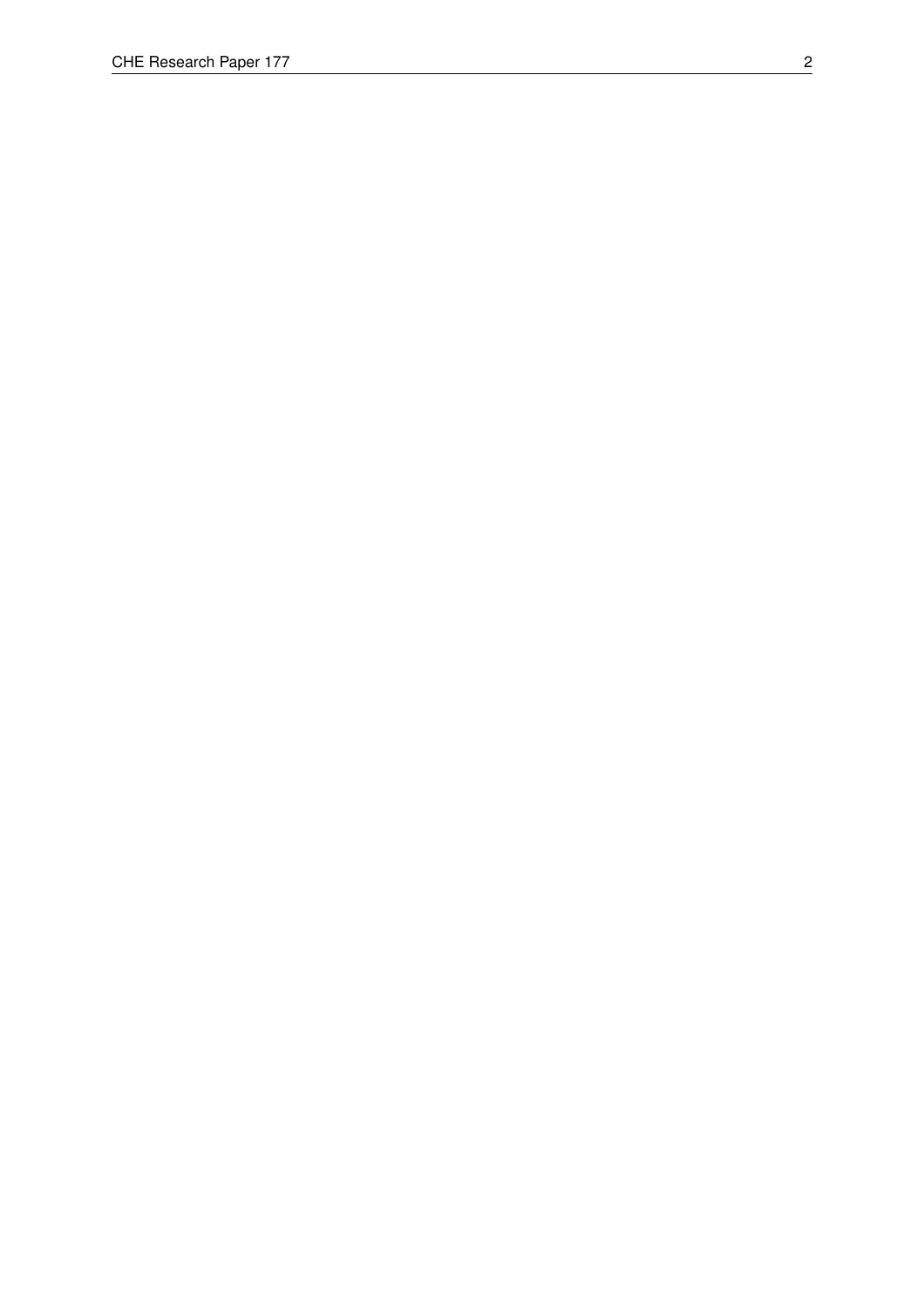# **1. Introduction and Background**

The continued rise in health care expenditure (HCE) relative to national income has attracted a great deal of attention and raises important questions about the sustainability of health service provision and its ability to meet population health care needs. Since 1978-79 while UK public spending on health care rose by an average of 3.8% per year in real terms, the average growth of the economy was 2.2% per year (Licchetta and Stelmach 2016). In 2012 publicly funded HCE represented approximately 7.4% of GDP. The year-on-year rise in HCE is considered one of the greatest challenges to long-term fiscal sustainability.<sup>1</sup> Demand side factors such as changing demographics due to an ageing population, increases in chronic conditions and multiple comorbidities, and rising public expectations of the benefits of health care are often cited as key drivers of expenditures. On the supply side concerns include increasing relative health care costs, the impact of technological change and the configuration and efficiency of services provision. Exploring how these factors have changed over time and their relative contribution to expenditure growth is key to understanding the rise in HCE and for forecasting future expenditure requirements and the efficient management of resources.

This paper considers changes in expenditure for hospital admitted care in the context of a publicly funded health care system (the English National Health Service: NHS) over the period from 2009/10 to 2016/17. Note, that expenditure is proxied by costs of care derived from NHS Reference Costs; see section 3. Throughout we use expenditure and costs interchangeably. We explore how the observed growth in expenditure relates to changes in its determinants using individual-level administrative data. In both years secondary care, which includes hospital services, community care, mental health and ambulance services, accounted for around 62% of total HCE (Office for National Statistics 2019b). We consider changes to supply-side (or institutional) characteristics focusing on changes to the provision of services between elective and non-elective care admissions, and short and long-run stays and day cases, together with changes to demand-side factors including age, morbidity and the number of patients presenting for care. We supplement descriptive analyses with regression-based decomposition techniques that allow for greater scrutiny of the causes of observed changes in expenditure. We first apply Oaxaca-Blinder decomposition techniques (Oaxaca 1973) which facilitates the attribution of changes in expenditure to components due to structural changes, for example an ageing population or changing morbidity characteristics, and components due to a changes in the relationship between structural characteristics and health care expenditure (coefficient changes). These might arise due to changing input prices, technological progress, or more general efficiency gains. We then consider how these relationships varies across the full distribution of expenditures. This is important in understanding the relative impact of structural and coefficient changes at different parts of the distribution, and particularly at the top end where increases in the proportion of patients over time can have a substantial effect on expenditure growth.

Overall growth in expenditure between the period 2009/10 and 2016/17 was £3.5b. The corresponding growth in the number of admitted patients was 700,000. For supply characteristics, increases in episodes of non-elective care accounted for the majority of the increase in observed costs and was driven largely by increases in long-stay episodes of care. The main contributing demand-side factor was a substantial increase in the proportion of patients presenting with multiple comorbidities  $(5+)$ , and which were predominantly located within older patients (70-80 and 80+ years age groups). These factors increased expenditures at the top of the expenditure distribution, particularly the upper 10%. While the proportion

<sup>&</sup>lt;sup>1</sup> By fiscal sustainability we imply the ability of the health service to continue to meet population needs at a level of funding that is acceptable to the electorate. Clearly, the proportion of total government expenditure afforded to health care could increase beyond current levels, but this implies an opportunity cost to other public services that the electorate may not wish to support.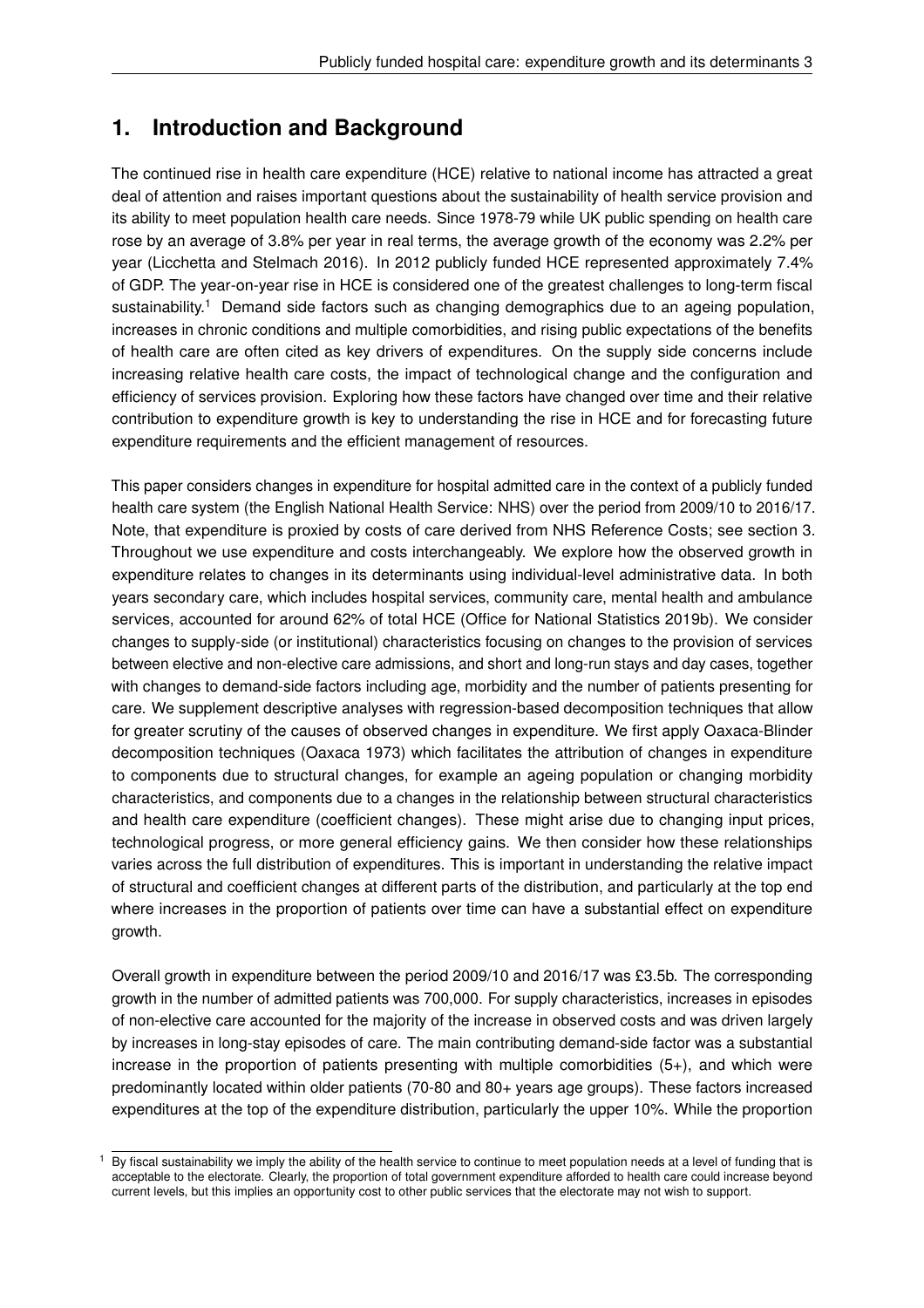of older more complex patients rose over the period, decomposition analysis suggests that the per patient costs of treatment across all deciles of the expenditure distribution decreased. These efficiency gains are, however, outweighed by the increasing proportions of complex comorbid patients admitted to non-elective care.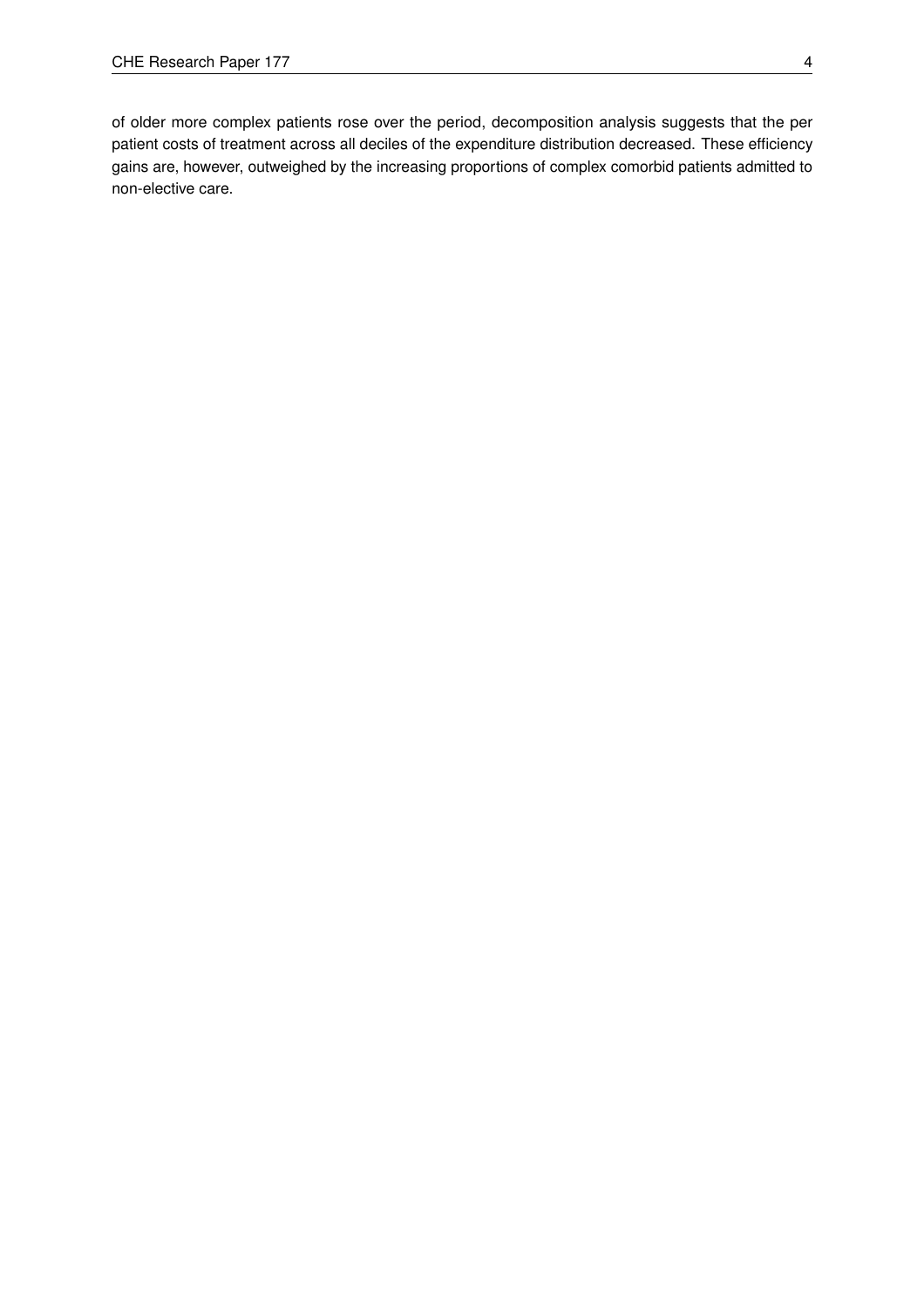# **2. Health care services in the UK**

Health care delivery in the UK is predominantly provided by the NHS. Approximately 80% of care is financed through public funds which is derived from conventional income and expenditure taxes. $2$  The UK NHS comprises four devolved administrations for each of England, Northern Ireland, Scotland, and Wales with block grants used to determine the level of public funding to each. The broad functional split for health care is between primary care (often termed Family Health Services) and secondary care (often referred to as Hospital and Community Health Services: HCHS). The latter accounted for approximately 61% and 64% of total (NHS) health care expenditure in 2009/10 and 2016/17 respectively (Office for National Statistics 2019b). HCHS covers all hospital treatments both for admitted patient care (patients who stay for at least one night as inpatients and day cases discharged on the same day as they are admitted) and outpatient care. Family Health Services largely covers the provision of general medical practice or ambulatory care which accounts for approximately 17% of expenditure. Since health care services are free at the point of use primary care physicians effectively act as gatekeepers which together with waiting and queueing for treatment regulate demand for secondary care services.

Recent reforms applied mostly in England (in the financial year 2003/04) have seen the adoption of fixed prices for hospital treatments, greater discretion over the use of funds by NHS hospitals and empowerment of patients through encouraging choice and 'shopping around'. These changes have been evidenced to increase hospital activity (Charlesworth et al. 2014).

# **2.1. Basic trends in Health Care Expenditure**

Government expenditure on health care as a proportion of GDP has more than doubled over the past 60 years from approximately 2.9% in 1958/59 to 7.1% in 2018/19 (Harker 2019). Focusing on the last decade, which included a large and sustained increase in health expenditures as a percentage of GDP, real NHS expenditure per capita increased over 30% for all four countries of the UK (HM Treasury 2010-2017), see Figure 1.

# **2.2. Changes in health care expenditures**

Dormont et al. (2006) using data on a sample of individuals with public health insurance applied decomposition techniques to understand the sources of change in HCE between 1992 and 2000 in France. They considered expenditure on hospital care, physician consultations and prescriptions by ten-year age groups. Applying microsimulation techniques they calculated, for each type of expenditure and age group, the probability of having positive expenditures and the average predicted expenditure for those with positive health care utilisation. These estimates were then used to calculate the change in expenditure between the two years, separating the effect of changes in health care provision for a given morbidity from changes in the incidence of morbidity. Their results indicate that, for hospital care, changes in the provision of care contributed to increasing expenditure while changes in morbidity led to slightly reduced expenditures for people over 40 years of age.

More recently, de Meijer et al. (2013) analyse the change in the distribution of HCE (hospital care and pharmaceuticals) between 1998 and 2004 in the Netherlands using a combination of insurance claims,

 $2$  The remainder is privately financed with this split between public and private expenditure remaining fairly constant over time.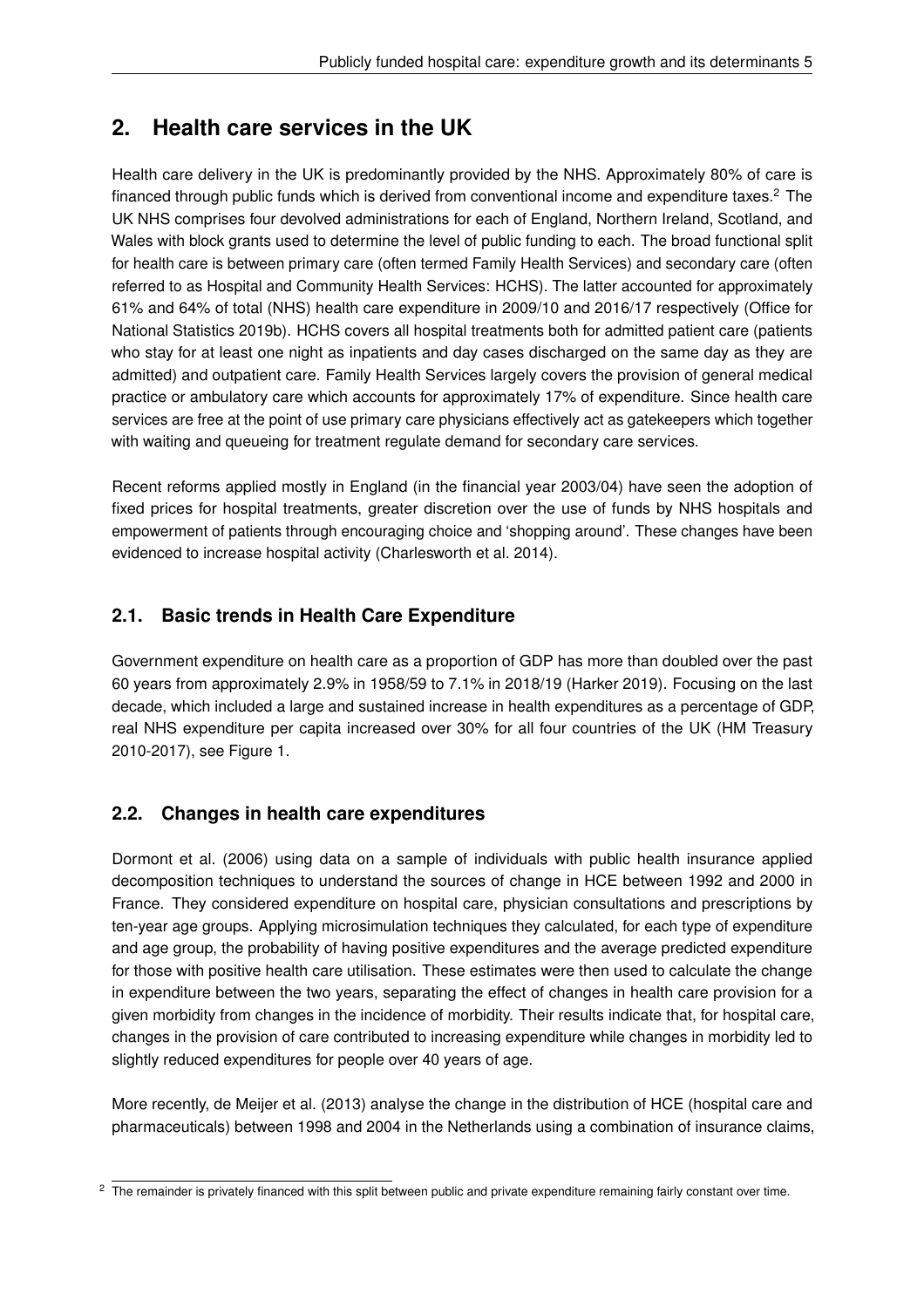

Figure 1: Health Care Expenditure per capita in the UK

hospital discharges and mortality data. Using the methodology proposed by Chernozhukov et al. (2012), they decompose the change in HCE across its full distribution. Their results indicate important differences in the impact of changes in characteristics and changes in their coefficients at different points across the expenditure distribution. For individuals with positive expenditure, both changes in characteristics and coefficients contribute to increasing expenditure throughout the distribution. However, their relative importance varies. At the bottom of the expenditure distribution both factors contribute equally, while at the top, the contribution of the change in coefficients is around one and a half times the contribution of the change in characteristics. For hospital care, the growth in expenditure over the period is mostly explained by changes in structural characteristics.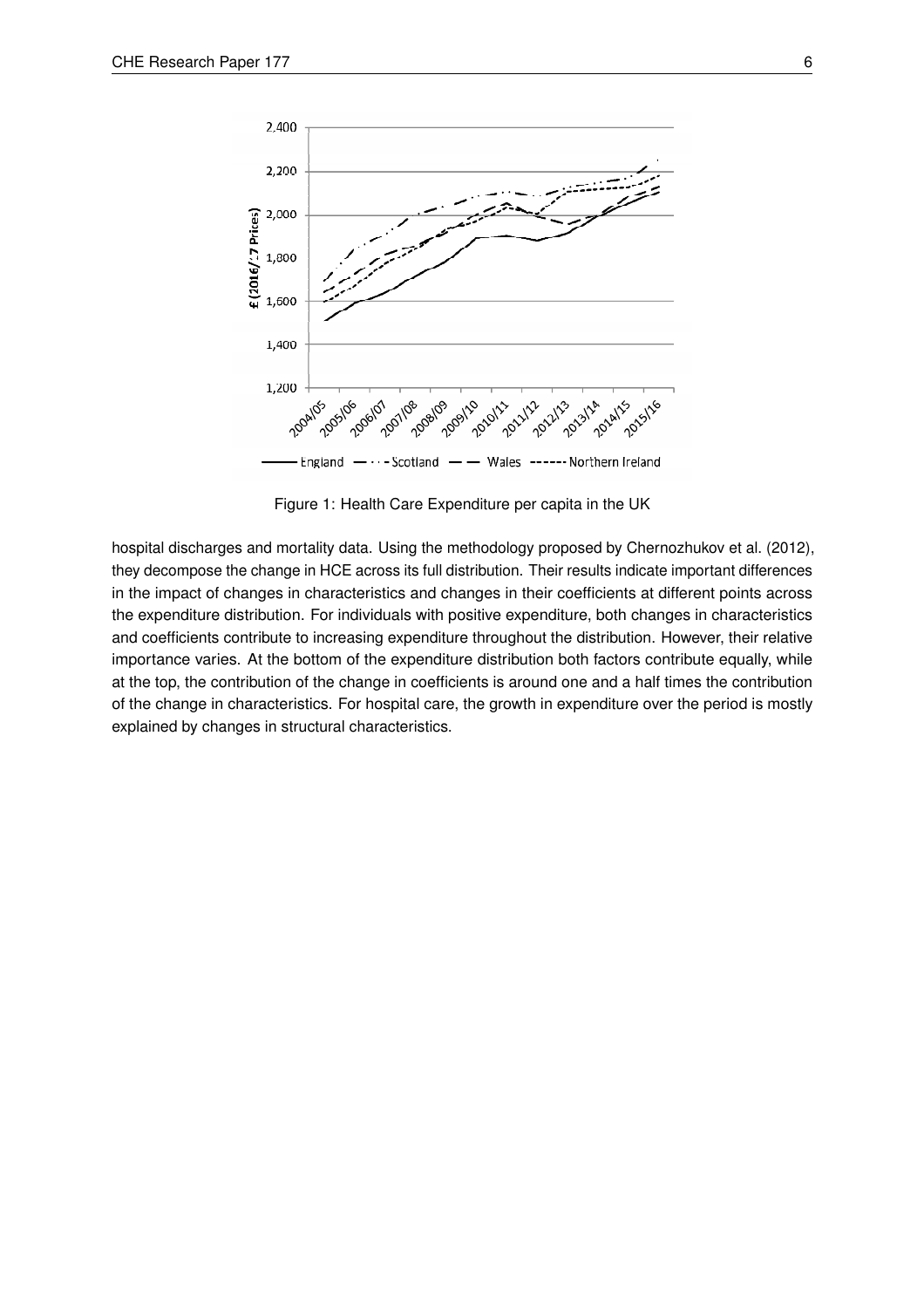# **3. Data**

We focus on the population of hospital users in the financial years 2009/10 and 2016/17. There are two main sources of data: the Admitted Patient Care part of the Hospital Episode Statistics (APC-HES) (NHS Digital 2010; NHS Digital 2017) and the NHS Reference Costs (RC) (Department of Health 2011; NHS Improvement n.d.). APC-HES records hospital activity as *episodes*, periods under the care of one consultant. The information recorded for each episode includes: start and end dates, age and sex of the patient, type of admission and diagnoses. We can identify the Healthcare Resource Group(s) (HRG, NHS equivalent to DRGs) associated with each episode using APC-HES and the HRG RC Grouper for the respective financial year (NHS Digital 2009-10; NHS Digital 2016-17). The cost associated with each HRG is available in the RC, which report a (weighted) national average of the cost of each HRG based on the costs reported by NHS providers (Department of Health 2014). For further details regarding the costing, see Rice and Aragón (2018).

Our dependant variable is the total annual cost per patient in 2009/10 and 2016/17. We consider only episodes with a positive cost. To take into account the effect of inflation and make the costs comparable, we use the Department of Health's Pay & Price Series (Department of Health 2016) to deflate the costs in 2016/17 (i.e. express them in  $E$  of 2009/10). Accordingly, the changes we observe are not driven by cost inflation, but reflect changes in hospital activity, such as technological change and complexity of cases.

We consider two sets of explanatory variables, those considered demand factors associated with patients, and those considered supply factors which reflect the organisation and management of care in hospitals. Demand factors include age at the beginning of the financial year (as age groups: 0-5, 5-10, 10-20, 20-30, ..., 80+), patient gender, and morbidity characteristics. The latter are based on ICD-10 diagnoses recorded for each episode. From these we create three sets of diagnostic indicators. The first set considers only the first diagnosis, the second considers all secondary diagnoses (APC-HES can record up up 20 diagnoses), and the third focuses on Ambulatory Care Sensitive Condition (ACSC; following Kasteridis et al. (2015) we identified emergency ACSC based on ICD10 codes reported in Bardsley et al. (2013)). Hospital admissions for ACSC - conditions where good quality primary care can reduce the risk of hospital admission, e.g. influenza and pneumonia, stroke and congestive heart failure - and their known temporal and spatial variation lead to the inefficient and inequitable use of secondary care services (Santos et al. 2020; Bardsley et al. 2013; Blunt 2013; Purdy et al. 2009). They are also costly, and it has been estimated that if all Local Authorities (LAs) in England performed at the level of the best performing quintile of LAs, ACSC emergency admissions would reduced by 18% with an associated reduction in health care expenditure of £238 million (Dusheiko et al. 2011). Accordingly, the first set of indicators measure the different reasons a patient is admitted to hospital (multiple admissions with the same primary diagnosis will have a single indicator) while the second set of indicators measures comorbidities the patient had during the financial year which we use to calculate the total number of comorbidities;<sup>3</sup> the third indicator takes value one if the patient had a ASCS diagnosis during the financial year.

<sup>&</sup>lt;sup>3</sup> In 2011 HSCIC (now NHS Digital) issued a list of diagnoses that are always considered to be clinically relevant and therefore should always be recorded. This change came into effect on 1 April 2012 (see p22: Health and Social Care Information Centre (2018)). Comparing the number of comorbidities recorded in HES for 2011/12 with those recorded in 2012/13 shows no substantive differences. For example 19.95% had 1 comorbidity recorded in 2011/12 compared to 18.1% in 2012/13; 67.7% had 4 or less comorbidities recorded in 2011/12 compared with 65.5% in 2012/13; 95.8% had 10 or less recorded comorbidities in 2011/12, compared to 94.9% in 2012/13; 99.8% had 15 recorded comorbidities or less in 2011/12 compared with 99.7% in 2012/13. Overall, the policy change appears to have little effect on the overall number of comorbidities recorded.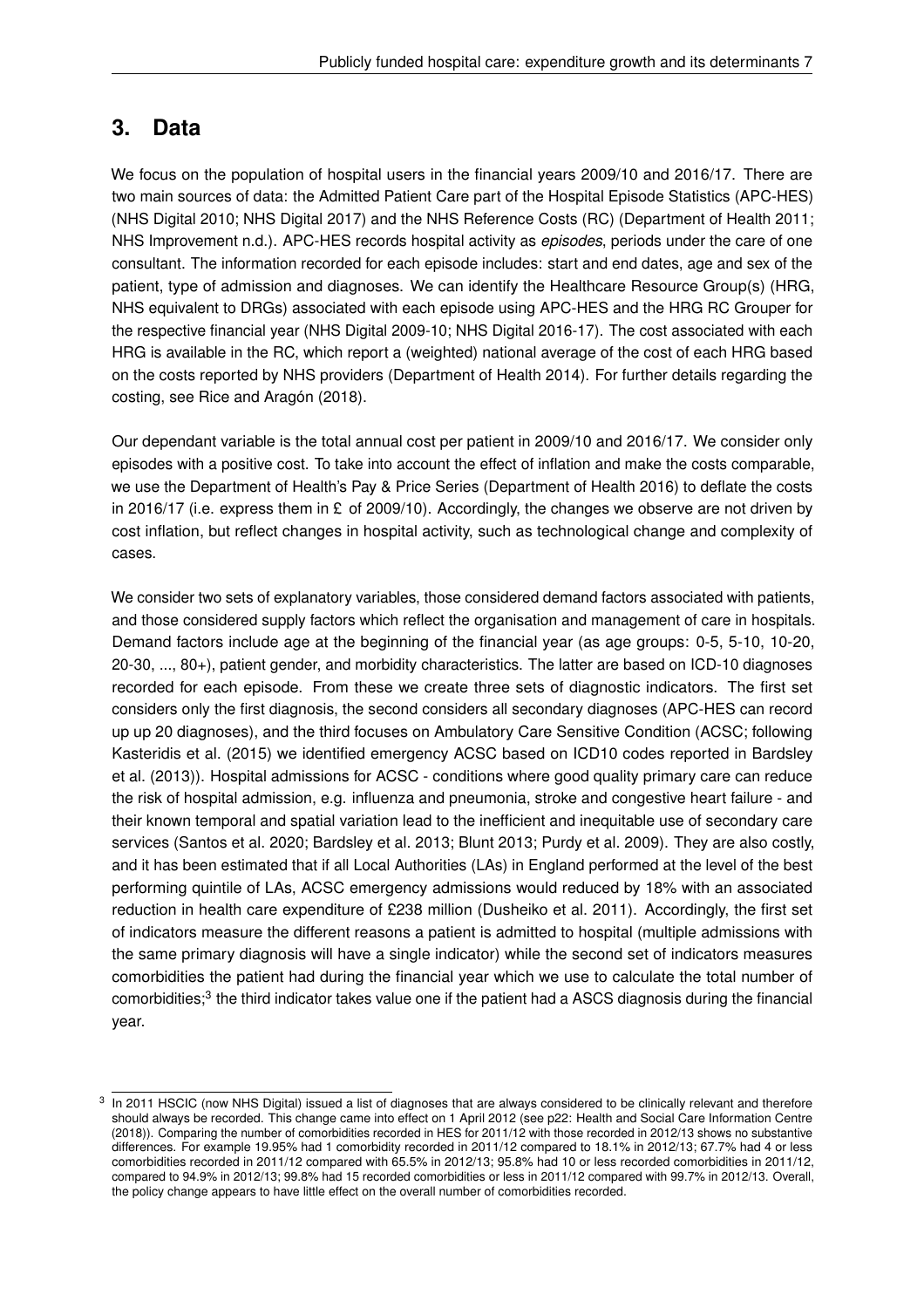For supply factors, we primarily use information on the type of activity as either elective or non-elective care. Elective activity can be divided into day cases (patient does not stay overnight) and inpatient (patient does stay overnight); non-elective activity can be divided into short stay (less than two days in hospital) and long stay (patients stay two or more days in hospital). We further breakdown activity into these categories. In addition we use the number of days admitted to hospital (total and elective/non-elective). In addition we include a set of dummy variables to reflect the type of hospital trust provider as either Specialist, Teaching, Acute or Other. Since it is possible for a patient to be admitted to different providers throughout the year, we use the trust status of the hospital in which the patient had most episodes.

The total population of admitted hospital care patients in 2009/10 and 2016/17 was approximately 7.1 million and 7.8 million respectively.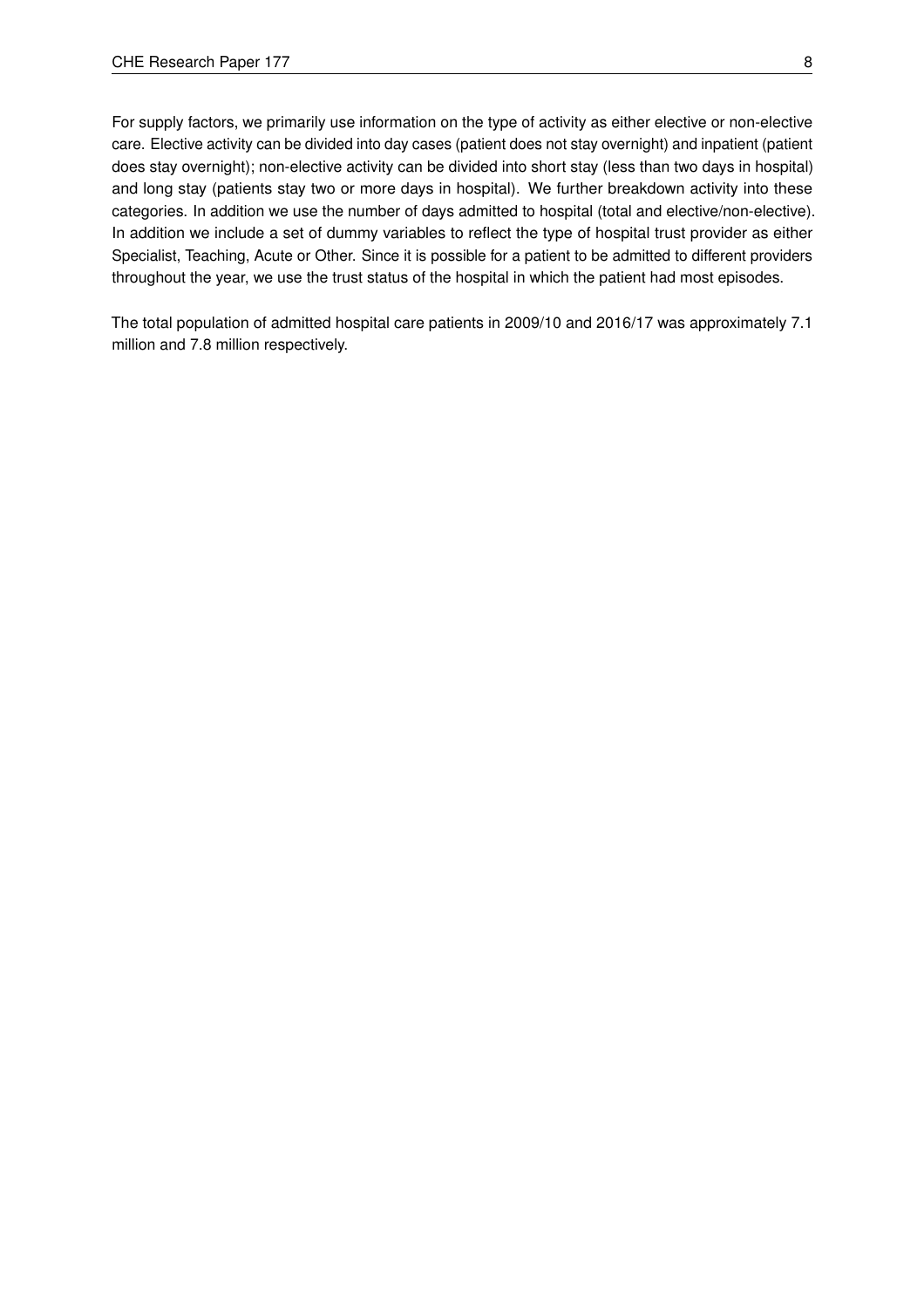# **4. Methods**

#### **4.1. Oaxaca-Blinder Decomposition**

Applying the Oaxaca-Blinder methodology (Oaxaca 1973; Blinder 1973), we decompose the difference in hospital expenditures observed between the two years 2009/10 and 20016/17, and consider its determinants due to structural changes in the characteristics of patients and care provision, and changes in the expenditure response to those characteristics. The former can be thought of as picking up changes in demographic and morbidity characteristics, and the latter changes in technology or input prices. We assume individual hospital expenditures in financial year  $t$ ,  $Y_{it}$ , can be specified as:

$$
Y_{it} = X_{it}'\beta_t + \epsilon_{it},\tag{1}
$$

where  $X_{it}$  includes patient demand factors (age, sex, morbidity) and hospital supply or institutional factors (length of stay, admission type) together with a constant.  $\beta$  is a vector of parameters and  $\epsilon_{it}$  is an idiosyncratic error. The time period, either 2009/10 or 2016/17, is denoted  $t$ .

The difference between hospital costs in two different financial years can be calculated using Equation (1) evaluated at the mean for each period, assuming  $\epsilon_{it}$  has mean zero  $\forall t$ . Assuming two periods, denoted  $t = 0$  and  $t = 1$ , and suppressing the individual subscript for ease of notation, Equation (1) can be rearranged to show the components of the difference as (we follow the rearrangement proposed by Jann (2008)):

$$
E(Y_1) - E(Y_0) = E(X'_1 \beta_1 + \epsilon_1) - E(X'_0 \beta_0 + \epsilon_0)
$$
  
=  $E(X_1)'\beta_1 - E(X_0)'\beta_0$   
=  $\underbrace{\{E(X_1) - E(X_0)\}'\beta_0}_{A} + \underbrace{E(X_0)'\beta_1 - \beta_0}_{B}$  (2)  
+  $\underbrace{\{E(X_1) - E(X_0)\}'(\beta_1 - \beta_0)}_{C}$ 

Equation (2) illustrates the decomposition of the difference in the mean outcome between periods  $t = 0$ and  $t = 1$ . The component labelled A (herein referred to as the "characteristics effect") shows the contribution due to a change in characteristics of patients  $(X_0$  and  $X_1)$  across the two periods assuming the relationship between characteristics and expenditure are observed at time  $t = 0$ . Component B ("coefficients effect") is the contribution to the change in outcomes due to a change in relationship between characteristic  $X_0$  and the outcome across the two periods, captured by the difference in coefficients ( $\beta_1 - \beta_0$ ). The final component, C, is the effect of an interaction term between A and B. The focus of our interest lies in the relative contributions of components  $A$  and  $B$  in explaining the change in expenditures across the two periods.

The decomposition is straightforward for cardinal variables. However, for categorical variables that require a set of dummy variables to be defined to contrast against a reference category, Oaxaca and Ransom (1999) show that the standard decomposition is dependent on the chosen reference category. Yun (2005) proposes a solution based on the idea that the characteristics and coefficients effects for each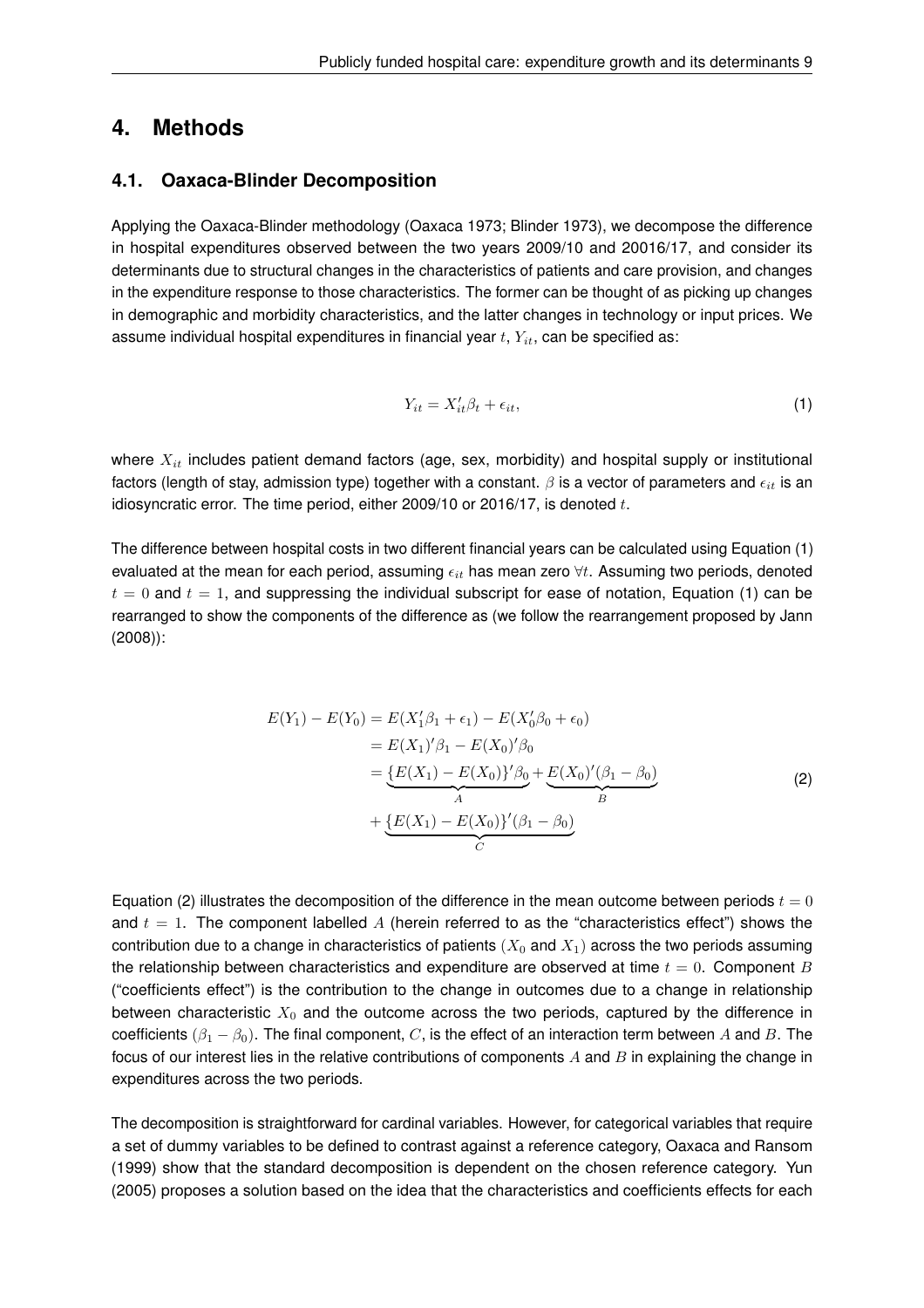outcome of the categorical variable can be computed as the average effect for that outcome when the effects are calculated by alternating the reference group. Since changing the reference category for dummy variables impacts on the constant term, this approach will also lead to a modified estimate of the constant.<sup>4</sup>

The results presented in section 5.2 represent the decomposition on the natural logarithm of expenditures, such that (2) can be represented as  $E(lnY_1) - E(lnY_2)$ . While decomposition is undertaken on a logarithmic scale, results are retransformed (exponentiated) to the original scale prior to reporting. Retransforming the data allows for a more intuitive interpretation of the decomposition effects. Since this involves a ratio of expenditures across the period it informs of the percentage increase (or decrease) in expenditure due to a change in coefficients or structural characteristics.

## **4.2. Decomposition across the distribution of expenditure**

Decomposition techniques are based on estimating a counterfactual 'what if' outcome that would have occurred as a result of either a change in the distribution of the set of characteristics (component  $A$ ), or a change in the relationship between the characteristics and the outcome (component  $B$ ). Whereas the Oaxaca-Blinder approach evaluates the counterfactual at the mean of the outcome, other techniques consider the difference between groups across the full distribution of outcome (see Fortin et al. (2011) for an overview of methods). To decompose the change in HCE across its full distribution we follow the approach developed by Chernozhukov et al. (2013), who propose a decomposition method based on distributional regression (for example, see Foresi and Peracchi (1995)). Define the marginal distribution of characteristics in time period  $j\ (j=0,1)$  as  $F_{X_{(j)}}(x),$  and the conditional distribution of the outcome given characteristics  $X$  as  $F_{Y_{(j)}}(y|x).$  The insight behind the decomposition comes from the fact that the marginal distribution of the outcome,  $F_{Y_{(j)}}$ , is equivalent to it's conditional distribution integrated over the distribution of covariates:  $F_{Y_{(j)}}(y)=\int F_{Y_{(j)}}(y|x)dF_{X_{(j)}}(x).$  Counterfactual analysis follows directly by generalising the above, such that  $F_{Y_{(j|k)}}(y)=\int F_{Y_{(j)}}(y|x)dF_{X_{(k)}}(x)$  represents the marginal distribution of the outcome in period j based on the distribution of characteristics measured in period  $k (k = 0, 1)$ . For example, the hypothetical distribution of HCE if the relationship between characteristics and outcomes remained as observed in time period  $t = 0$ , but applied to the distribution of characteristics observed in period  $t=1$  is given by:  $F_{Y_{(0|1)}}(y)=\int F_{Y_{(0)}}(y|x)dF_{X_{(1)}}(x).$  The approach allows comparison between marginal and counterfactual distributions of outcomes and their decomposition. To simplify notation, we drop the parentheses such that  $F_{Y_{(0|0)}}$  is the observed distribution of expenditures in period  $t = 0$  and  $F_{Y_{(0|1)}}$  is the counterfactual distribution of expenditures assuming patients had characteristics observed in period  $t = 1$ ; and similarly for  $F_{Y_{(1|1)}}$  and  $F_{Y_{(1|0)}}$ . In each (financial) year, we observe hospital costs Y and patient and hospital characteristics X. The observed distributions of hospital costs are  $F_{Y_{(0|0)}}$  and  $F_{Y_{(1|1)}}$ , and their difference can be decomposed into differences due to differences in the coefficients  $(A^{\prime})$ and to differences in characteristics  $(B')$  as:

$$
F_{Y_{(1|1)}} - F_{Y_{(0|0)}} = \underbrace{\left[F_{Y_{(1|1)}} - F_{Y_{(0|1)}}\right]}_{(A')} + \underbrace{\left[F_{Y_{(0|1)}} - F_{Y_{(0|0)}}\right]}_{(B')}
$$
\n(3)

<sup>4</sup> The analysis is performed using the Oaxaca-Blinder decomposition developed for Stata by Jann (2008) in Stata 16 (StataCorp. 2019). For categorical variables, for example sex, we use the *normalize()* option which will report the decomposition results for all categories.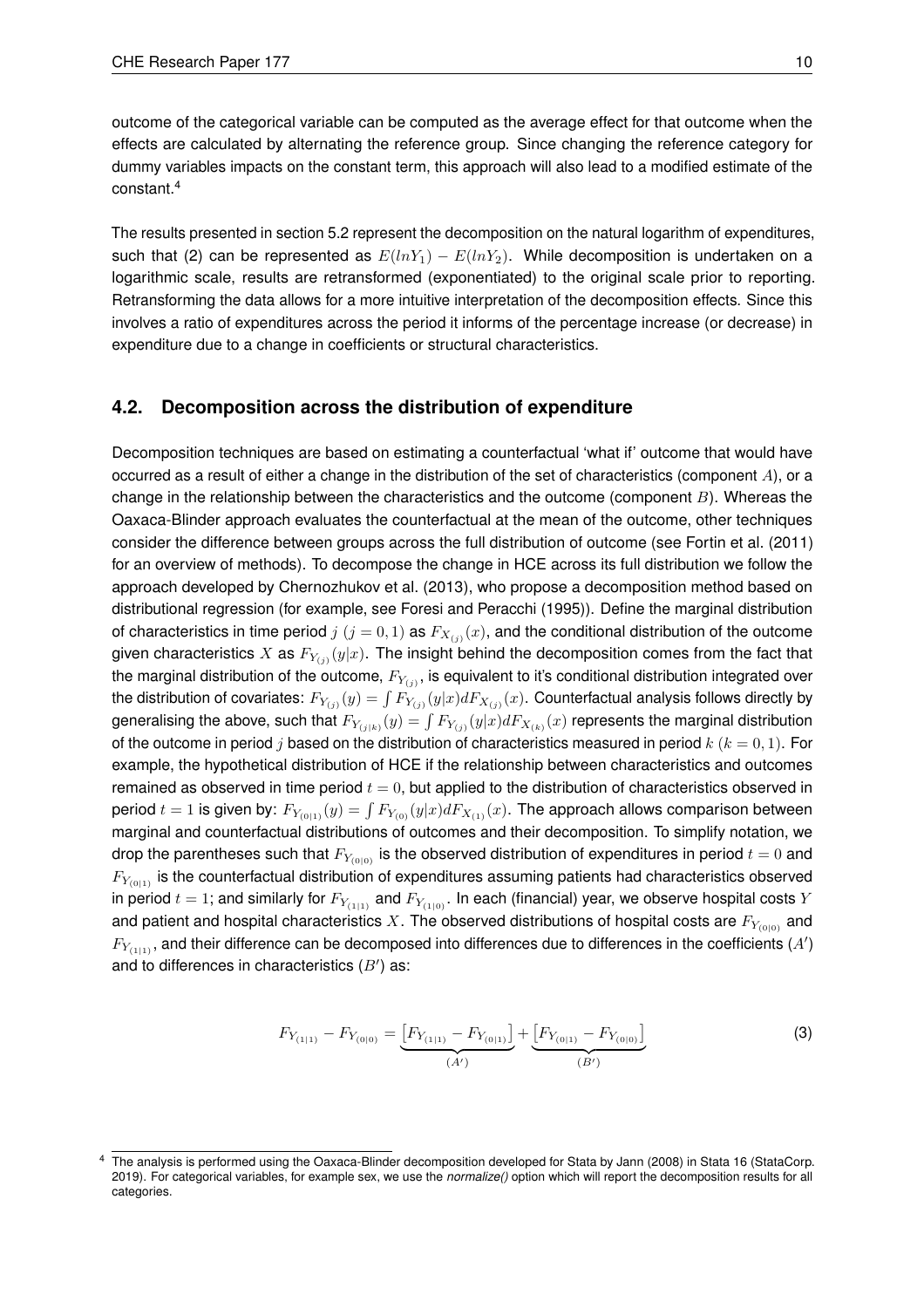Implementation of the approach requires estimation of the conditional distribution of outcomes and of the marginal distribution of characteristics. It is assumed that the conditional distributions,  $F_{Y_{(j|k)}}$ , are well defined where there is common support across the distribution of characteristics,  $X_0$  and  $X_1$ . In our application this assumes that the support of both demand and supply characteristics observed in 2016/17 cover that of 2009/10,  $\chi_1 \subseteq \chi_0$ . The approach is computationally demanding and as such we take a random 1% sample from each year for the decomposition of the full distribution.<sup>5</sup>

<sup>5</sup> Decomposition across the full distribution was undertaken using Stata Statistical Software with the command *cdeco* developed by Chernozhukov et al. (2013) in Stata 16 (StataCorp. 2019).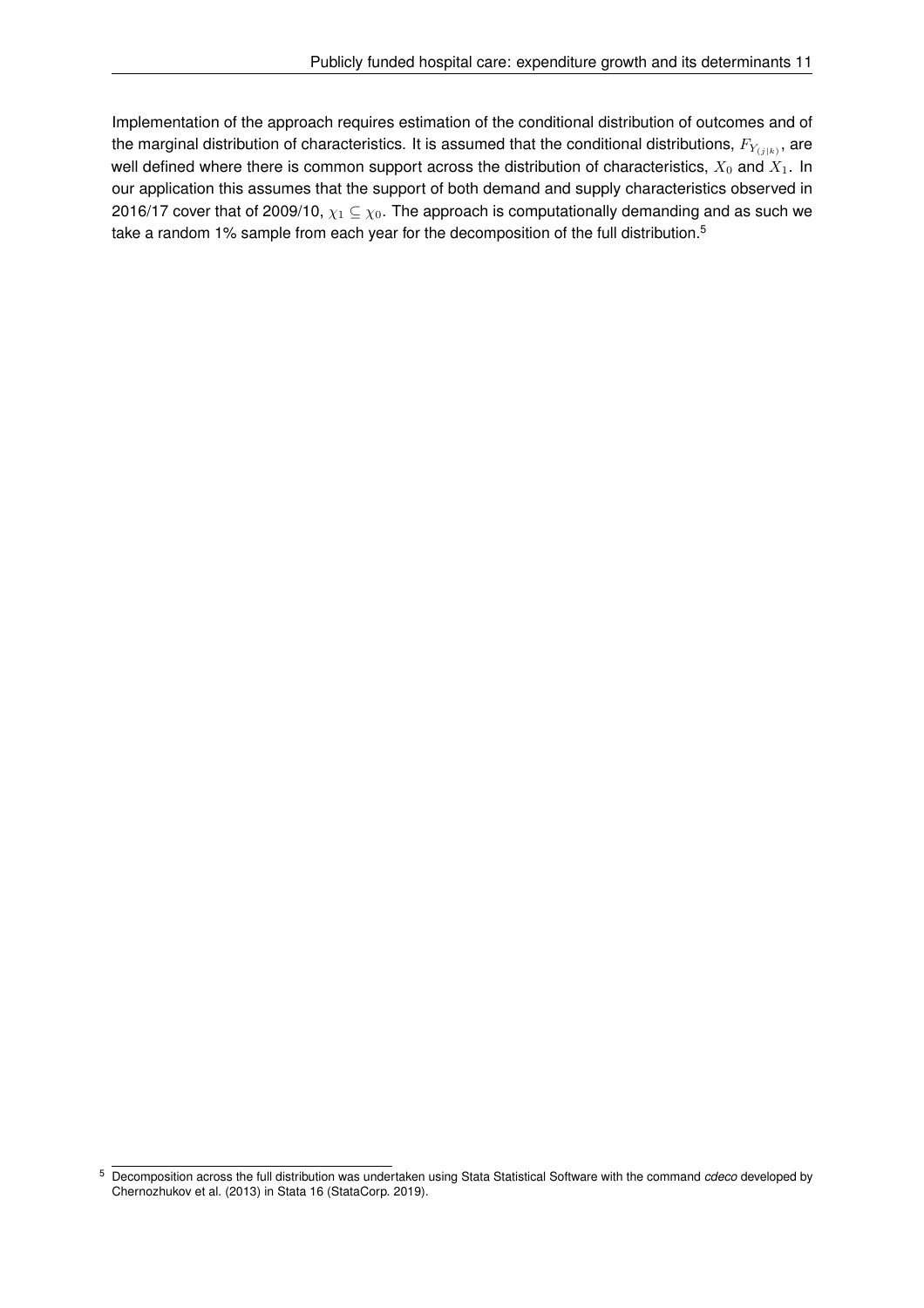| Expenditure                               | Total expenditure                     |                       |                         | Expenditure per patient<br>£ |                |                      |                |               |
|-------------------------------------------|---------------------------------------|-----------------------|-------------------------|------------------------------|----------------|----------------------|----------------|---------------|
|                                           | <b>£Million</b><br>2009/10<br>2016/17 |                       |                         | 2009/10                      |                | 2016/17              |                |               |
|                                           |                                       | Total                 | % $\Delta$              | Mean                         | 50th           | Mean                 | 50th           | % $\Delta$    |
|                                           |                                       |                       |                         |                              | %tile          |                      | %tile          | Mean          |
|                                           |                                       |                       |                         |                              |                |                      |                |               |
| All Episodes                              | 21,106                                | 24,651                | 17                      | 2,966                        | 1,265          | 3,161                | 1,236          | 7             |
|                                           |                                       |                       |                         |                              |                |                      |                |               |
| <b>Elective Episodes</b>                  |                                       |                       |                         |                              |                |                      |                |               |
| All Episodes                              | 10,233                                | 10,843                | 6                       | 2,331                        | 1,055          | 2,247                | 986            | $-4$          |
| Daycases                                  | 3,805                                 | 4,919                 | 29                      | 1,121                        | 741            | 1,230                | 785            | 10            |
| Inpatient                                 | 6,428                                 | 5,924                 | -8                      | 4,583                        | 2,668          | 4,821                | 3,335          | 5             |
| Non-Elective Episodes                     |                                       |                       | 27                      | 3,035                        | 1,450          | 3,483                | 1,425          | 15            |
| All Episodes<br><b>Short Stay</b>         | 10,873<br>2,003                       | 13,808<br>2,519       | 26                      | 759                          | 492            | 814                  | 481            | 7             |
| Long Stay                                 | 8,870                                 | 11,289                | 27                      | 4,738                        | 2,885          | 5,717                | 3,307          | 21            |
|                                           |                                       |                       |                         |                              |                |                      |                |               |
| <b>Activity</b>                           |                                       | <b>Total activity</b> |                         |                              |                | Activity per patient |                |               |
| (episodes)                                |                                       | Millions              |                         |                              |                |                      |                |               |
|                                           | 2009/10                               | 2016/17               | % $\Delta$              | 2009/10                      |                | 2016/17              |                | % $\Delta$    |
|                                           |                                       | Total                 |                         | Mean                         | <b>SD</b>      | Mean                 | SD             | Mean          |
| All Episodes                              | 15.28                                 | 17.43                 | 14                      | 2.15                         | $\overline{1}$ | 2.23                 | $\overline{1}$ | 4             |
|                                           |                                       |                       |                         |                              |                |                      |                |               |
| <b>Elective Episodes</b>                  |                                       |                       |                         |                              |                |                      |                |               |
| All Episodes                              | 8.22                                  | 8.76                  | 7                       | 1.87                         | 1              | 1.82                 | 1              | -3            |
| Daycases                                  | 5.19                                  | 6.55                  | 26                      | 1.53                         | 1              | 1.64                 | 1              | 7             |
| Inpatient                                 | 3.04                                  | 2.21                  | $-27$                   | 2.16                         | 1              | 1.80                 | 1              | $-17$         |
| <b>Non-Elective Episodes</b>              |                                       |                       |                         |                              |                |                      |                |               |
| All Episodes                              | 7.05                                  | 8.67                  | 23                      | 1.97                         | 1              | 2.19                 | 1              | 11            |
| <b>Short Stay</b>                         | 3.89                                  | 4.98                  | 28                      | 1.47                         | 1              | 1.61                 | 1              | 9             |
| Long Stay                                 | 3.17                                  | 3.68                  | 16                      | 1.69                         | 1              | 1.87                 | 1              | 10            |
| <b>Bed Days</b><br>Elective               | 34.20                                 | 34.85                 | 2                       | 4.81                         | 1              | 4.47                 | 0              | $-7$          |
| Non-Elective                              | 5.78<br>28.42                         | 4.57<br>30.28         | $-21$<br>$\overline{7}$ | 1.32<br>7.93                 | 0<br>2         | 0.95<br>7.64         | 0<br>2         | $-28$<br>$-4$ |
|                                           |                                       |                       |                         |                              |                |                      |                |               |
|                                           |                                       |                       |                         | 2009/10                      |                | 2016/17              |                | $\sqrt{200}$  |
|                                           |                                       |                       |                         | Mean                         | <b>SD</b>      | Mean                 | <b>SD</b>      | Mean          |
| Provider Type (prop. of episodes by type) |                                       |                       |                         |                              |                |                      |                |               |
| Specialist                                |                                       |                       |                         | 0.03                         | 0.17           | 0.03                 | 0.16           | -3            |
| Teaching                                  |                                       |                       |                         | 0.23                         | 0.42           | 0.32                 | 0.47           | 38            |
| Acute                                     |                                       |                       |                         | 0.74                         | 0.44           | 0.65                 | 0.48           | $-12$         |
| Other                                     |                                       |                       |                         | 0.00                         | 0.01           | 0.00                 | 0.04           | 4341          |
| Demographics & Morbidity                  |                                       |                       |                         |                              |                |                      |                |               |
| Age                                       |                                       |                       |                         | 50.28                        | 25.45          | 51.83                | 25.46          | 3             |
| Male                                      |                                       |                       |                         | 0.46                         | 0.50           | 0.47                 | 0.50           | 1             |
| No. of 1st diagnoses                      |                                       |                       |                         | 1.29                         | 0.65           | 1.33                 | 0.70           | 3             |
| No. of Comorbidities                      |                                       |                       |                         | 2.05                         | 2.14           | 2.96                 | 2.69           | 44            |
| <b>ACSC</b> diagnosis                     |                                       |                       |                         | 0.16                         | 0.37           | 0.17                 | 0.38           | 6             |
| Number of Observations                    |                                       |                       |                         | 7,116,596                    |                |                      | 7,799,318      | $+9.6$        |

# Table 1: Hospital healthcare users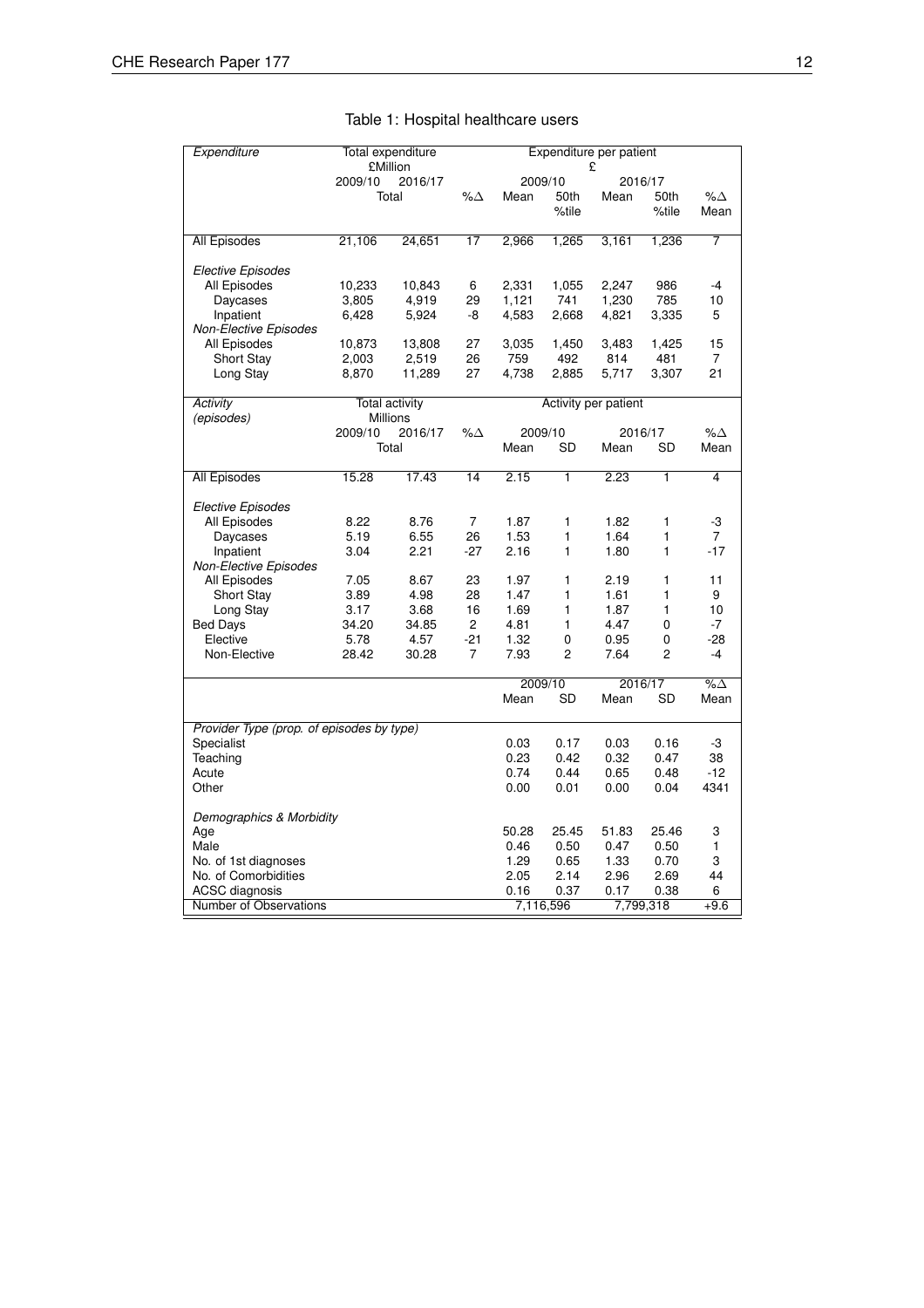# **5. Results**

# **5.1. Descriptive Statistics of the Sample**

# **5.1.1. Total expenditure and activity**

Table 1 shows descriptive statistics for the two financial years of data. APC-HES reports finished episodes of hospital care, which are recorded in the financial year in which they end. Prior to analysis we excluded 549 patients whose total length of hospital stay was greater than 365 days. The number of patients admitted increased from approximately 7.1 million in 2009/10 to 7.8 million in 2016/17, an increase of 9.6%. This was associated with a 16.8% increase in the total costs of providing care from £21.1b in 2009/10 to £24.7b in 2016/17.

A breakdown in expenditure between elective and non-elective procedures is revealing. Total activity on elective care increased by around 7% across the period. Associated expenditure increased by around 6%. This was accompanied by a major shift in the treatment of patients from elective inpatient stays to daycases. Total activity shows a 26% rise in daycases, offset by a 27% fall in inpatient care. Overall, expenditure on inpatient stays fell by around 8% to £5.9b in 2016/17, while daycase expenditure rose by around 29% to £4.9b. The median cost of treating a daycase was reasonably stable across the period at around £785, while the median cost of an inpatient stay rose from £2,668 to £3,335.

In contrast, non-elective care rose substantially over the period from 7.1 to 8.7 million episodes, an approximate 23% increase. The corresponding increase in total expenditure over the period was 27% (£10.9b in 2009/10 to £13.8b in 2016/17). The increase in non-elective care expenditure rose at a faster rate than expenditure on elective care (around 21 percentage points higher), where both short stay and long stay activity increased substantially (28% and 16% respectively). While short stay activity is greater than for long stays (5m versus 3.7m in 2016/17), total expenditure on long stay activity is 4.5 times greater than for short stays (£11.3b versus £2.5b).

The total number of patients increases between 2009/10 and 2016/17 by around 9.6%, while the population in England increased by less than 6% over the same period (Office for National Statistics 2020). In terms of capacity, the total number of available beds (overnight and day-only) decreased by 10% (Overnight (NHS England n.d.[b]), Day (NHS England n.d.[a])).

# **5.1.2. Patient expenditure and activity**

Table 1 also provides summary expenditure and activity data per patient.<sup>6</sup> A comparison of the median (50th %tile) with the mean indicates that the distribution of expenditures is highly skewed towards high cost patients (the mean is over twice the value of the median). While median expenditure is fairly stable over the period but showing a slight decrease  $(E1,265 \text{ and } E1,236)$ , the mean  $(E2,966 \text{ and } E3,161)$  is suggestive of an increase in expenditure.

 $6$  Data broken down by elective and non-elective care use appropriate denominators. For elective care the denominator omits patients who only had non-elective admissions in the year; similarly the denominator for non-elective care omits patients who only had admissions for elective care. Similarly, we only use patients with daycase/inpatient or short/long-stay expenditure when reporting for the categories within elective and non-elective.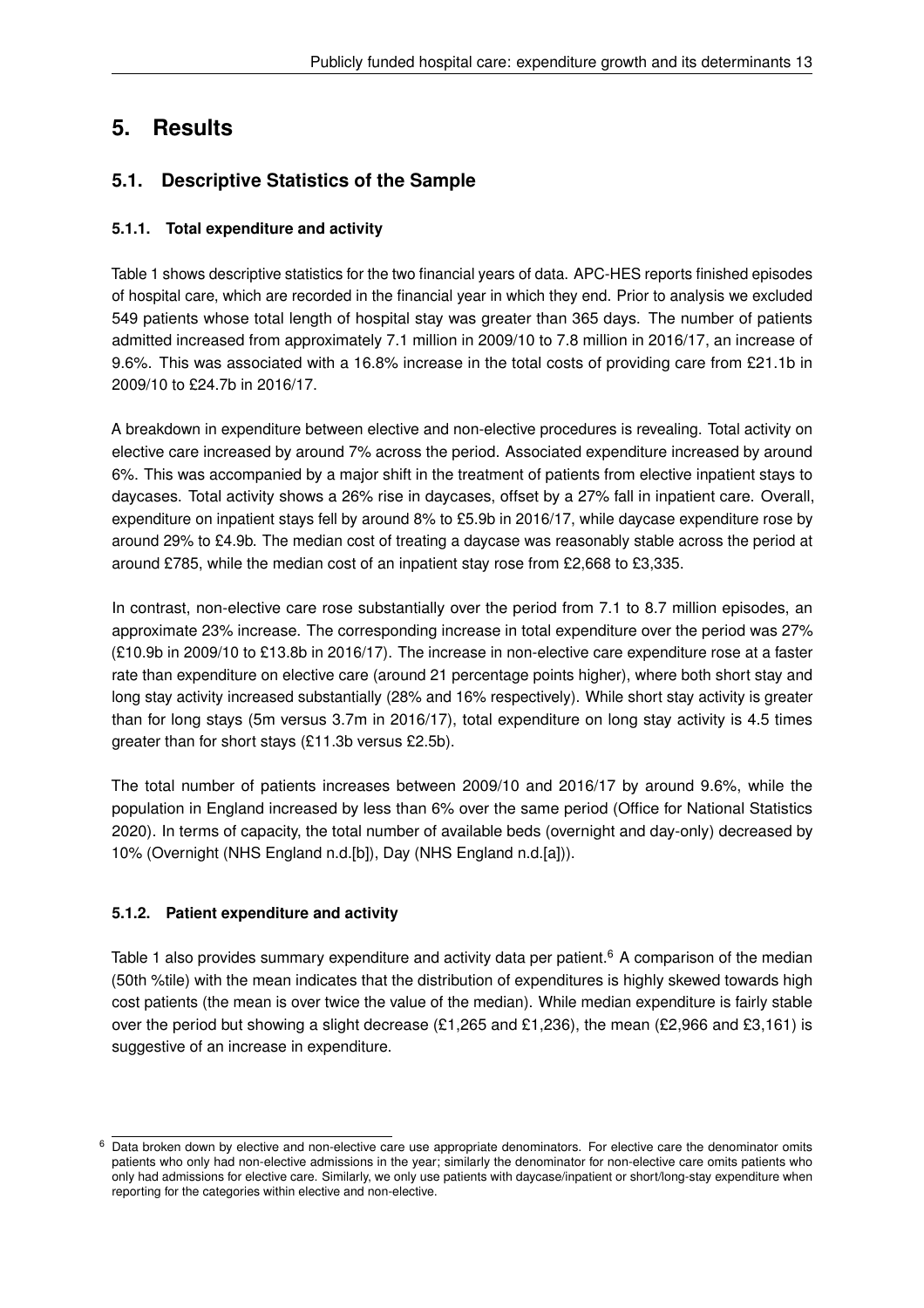There was a decrease in both mean and median elective expenditure across the period which was due to a substantial shift away from inpatient stays towards day cases. Average costs for daycases are less than corresponding inpatient stays (£1,230 versus £4,821 in 2016/17). The increase in the average expenditure in daycases is greater than for inpatient stays, presumably reflecting, at the margin, a shift of more complex patients to daycases over time.

Across all non-elective episodes, average expenditure per patient increased by 15% (£3,035 in 2009/10 to £3,483 in 2016/17), while median expenditure exhibited a slight decrease. Again, this implies the observed rise in mean expenditure is due to increases in the upper part of the expenditure distribution.<sup>7</sup> Figure 2 provides a kernel density plot of non-elective expenditure for the two years. The main difference is an extended right-hand tail in the 2016/17 distribution compared to 2009/10.<sup>8</sup>



Figure 2: Kernel Density Per Patient Non-Elective Expenditure

Descriptive summaries for activity per patient reflect the general trends observed for expenditure. Overall, elective episodes per patient decreased over the period (from 1.87 to 1.82) with a pronounced decrease in inpatient care episodes (a decrease of 17% per patient). The net effect of this change was a 28% decrease in elective bed days from and average of 1.32 to 0.95 per patient. In contrast non-elective activity per patient increased by 11% to an average of 2.19 over the period, with short and long stays episodes increasing 9% and 10%, respectively. Average bed days for non-elective episodes decreased marginally by 4% but remained far greater than for elective episodes (7.64 versus 0.95 respectively in 2016/17).

 $7$  This is further evidenced by expenditure per patient at the 99th percentile being substantially greater in 2016/17 (£27,568, compared to a median of £1,425) than in 2009/10 (£22,133 compared to a median of £1,450). Figures not shown in the Table 1.

<sup>&</sup>lt;sup>8</sup> Due to the long right-hand tails in the expenditure distribution leading to the plots lacking clarity due to the scaling required to show all data, we have omitted the top 10% of observations from each year to aid presentation.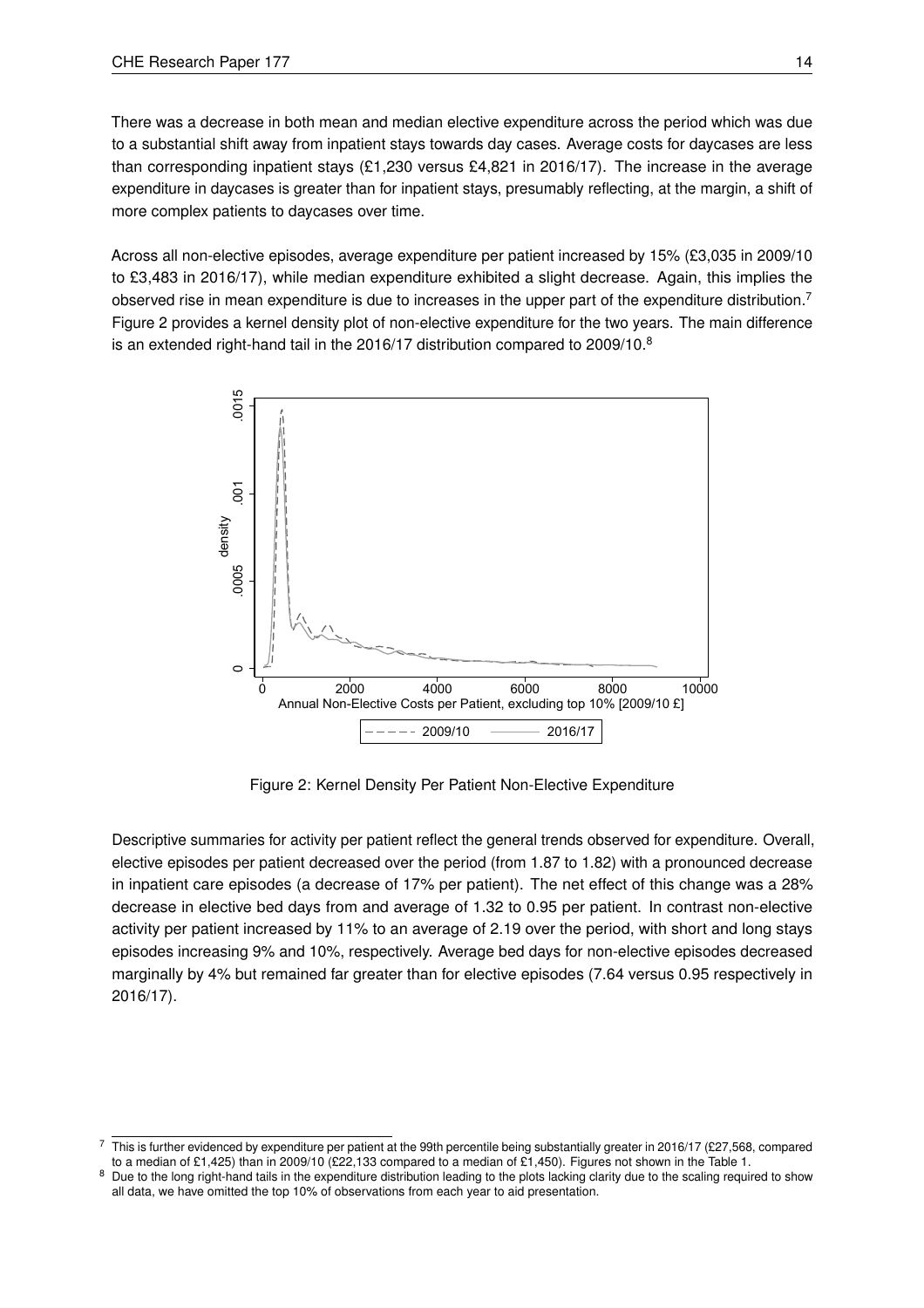#### **5.1.3. Demographics, morbidity and providers**

Table 2 reports summary activity statistics by age, gender, morbidity and type of provider separately for elective and non-elective care. The average age of patients increased for both forms of care by about 18 months, and is three to four years higher for elective compared to non-elective care. The corresponding increase in life expectancy over the period was less than a year for both men and women (see Office for National Statistics (2019a)). The proportion of men is slightly higher for non-elective care than elective care. There was a slight increase in the number of first diagnoses (reflecting more episodes of care per patient) which was more notable for non-elective than elective care. However, there was a substantial rise in the average number of reported comorbidities (from 2.64 (1.42) to 3.68 (2.19) for non-elective (elective) care) suggesting increased frailty in the population. The proportion of patients with an ACSC diagnosis was greater in non-elective than in elective care; the difference was slightly larger in 2016/17 (25% and 9% respectively) than in 2009/10 (23% and 9% respectively). In total there were 4.8m elective patients in 2016/17, a rise of 9.9% on 2009/10. This is greater than the corresponding number of non-elective patients (4m in 2016/17), but the rise from 2009/10 in non-elective patients is slightly larger at 10.7%.

There was a shift away from acute hospital care settings towards teaching providers across the period. $^9\,$  In 2016/17 teaching hospitals admitted nearly a third of all patients with acute hospitals admitting two-thirds. This compares to respectively one quarter and three quarters in 2009/10. From Table 2 we see similar proportions of elective and non-elective admissions in teaching and acute hospitals.

|                                           | 2009/10               |       | 2016/17 | $\overline{\%}\Delta$ |       |  |  |  |
|-------------------------------------------|-----------------------|-------|---------|-----------------------|-------|--|--|--|
|                                           | Mean                  | SD    | Mean    | SD                    | Mean  |  |  |  |
|                                           |                       |       |         |                       |       |  |  |  |
|                                           | Elective healthcare   |       |         |                       |       |  |  |  |
| Activity (episodes per patient)           |                       |       |         |                       |       |  |  |  |
| Provider Type (prop. of episodes by type) |                       |       |         |                       |       |  |  |  |
| Specialist                                | 0.04                  | 0.19  | 0.04    | 0.19                  | 1     |  |  |  |
| Teaching                                  | 0.24                  | 0.43  | 0.32    | 0.47                  | 33    |  |  |  |
| Acute                                     | 0.72                  | 0.45  | 0.64    | 0.48                  | $-11$ |  |  |  |
| Other                                     | 0.00                  | 0.01  | 0.00    | 0.04                  |       |  |  |  |
| Demographics & Morbidity                  |                       |       |         |                       |       |  |  |  |
| Age                                       | 52.40                 | 22.28 | 54.00   | 22.05                 | 3     |  |  |  |
| Male                                      | 0.46                  | 0.50  | 0.47    | 0.50                  | 2     |  |  |  |
| No. of 1st diagnoses                      | 1.15                  | 0.41  | 1.16    | 0.43                  | 1     |  |  |  |
| No. of Comorbidities                      | 1.42                  | 1.51  | 2.19    | 1.91                  | 53    |  |  |  |
| <b>ACSC</b> diagnosis                     | 0.09                  | 0.28  | 0.09    | 0.28                  | ÷     |  |  |  |
|                                           |                       |       |         |                       |       |  |  |  |
| Number of Observations                    | 4,389,195             |       |         | 4,825,203             | 9.9%  |  |  |  |
|                                           | Non-Elective Episodes |       |         |                       |       |  |  |  |
| Provider Type (prop. of episodes by type) |                       |       |         |                       |       |  |  |  |
| Specialist                                | 0.02                  | 0.13  | 0.02    | 0.12                  | $-17$ |  |  |  |
| Teaching                                  | 0.22                  | 0.42  | 0.32    | 0.47                  | 44    |  |  |  |
| Acute                                     | 0.76                  | 0.43  | 0.66    | 0.47                  | $-13$ |  |  |  |
| Other                                     | 0.00                  | 0.00  | 0.00    | 0.04                  |       |  |  |  |
| Demographics & Morbidity                  |                       |       |         |                       |       |  |  |  |
| Age                                       | 49.18                 | 28.46 | 50.61   | 28.61                 | 3     |  |  |  |
| Male                                      | 0.48                  | 0.50  | 0.48    | 0.50                  | 0     |  |  |  |
| No. of 1st diagnoses                      | 1.28                  | 0.63  | 1.31    | 0.70                  | 3     |  |  |  |
| No. of Comorbidities                      | 2.64                  | 2.36  | 3.68    | 2.98                  | 39    |  |  |  |
| <b>ACSC</b> diagnosis                     | 0.23                  | 0.42  | 0.25    | 0.43                  | 9     |  |  |  |
|                                           |                       |       |         |                       |       |  |  |  |
| Number of Observations                    | 3,582,135             |       |         | 3,964,282             | 10.7% |  |  |  |

Table 2: Elective / Non-Elective healthcare users

<sup>9</sup> Other Providers consist largely of non-acute trusts. In 2009/10 these included mental health (MH) trusts and primary care organisations (PCOs). In 2016/17, these included MH Trusts and community trusts together with a merger in October 2014 between Ealing Hospital NHS Trust and The North West London Hospitals NHS Trust, which created one of the largest integrated acute and community care trusts in the country.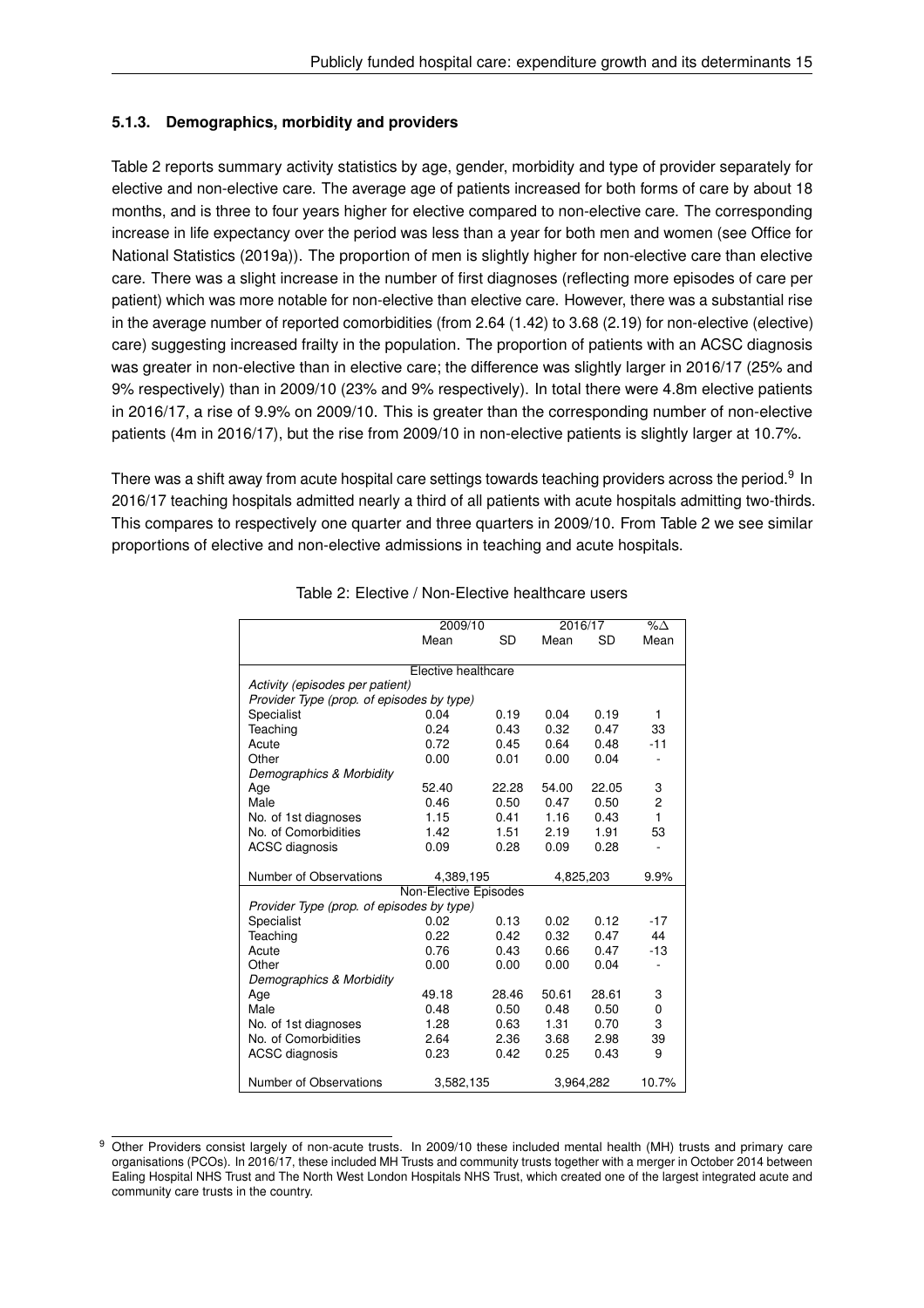## **5.2. Decomposition at the mean of expenditures**

This section considers the observed changes in expenditure by applying decomposition techniques outlined in Section 4. Being regression based, the approach allows us to condition on covariates when considering the decomposition of a particular variable. Given that the main driver of the rise in admitted patient expenditure has been non-elective care we focus the decomposition analysis on this area of activity.

Table 3 presents results of the Oaxaca decomposition of the change in average non-elective patient expenditure. Due to the skewed nature of the expenditure data, a logarithmic transformation is applied prior to analysis. As a consequence, and in contrast to the arithmetic means presented in Tables 1 and 2, the results for expenditure per patient represent geometric means.<sup>10</sup> The estimated difference in expenditure (and its decomposition) is expressed as a ratio. The top panel of the table shows that the geometric mean of non-elective inpatient expenditure per patient in 2009/10 was £1,510 which increased slightly to £1,523 in 2016/17. This represents an increase of 0.9% (Difference = 1.009).<sup>11</sup>

The decomposition of the *difference* in average per patient expenditure is presented as an effect due to a change in the distribution of explanatory variables (Characteristics), an effect due to a change in the relationship between characteristics and expenditure (Coefficients), and an interaction term. To conserve space, we report decomposition results for activity and the categories of morbidity which display the largest effects in terms of a change in either covariate distribution or a change in coefficients. The categories used for morbidity are ICD chapters described in Table A.1 of the appendix. The second and third columns display separately for 2009/10 and 2016/17 coefficients from regressions of log expenditure on the set of covariates. These regressions are able to explain around 70% of observed variation in expenditure at the patient level.

Columns four to six of Table 3 present the results of the decomposition analysis. The second panel of the table summarises the contribution of characteristics, coefficients and their interaction. The coefficient for the impact of a change in characteristics is 1.063. This implies that expected non-elective expenditure in 2009/10, if demand and supply factors had the characteristics of those observed in 2016/17, would have been 6.3% higher than that observed. Accordingly, the shift in the distribution of patient and hospital level characteristics over the period has contributed to increased expenditures. Conversely, applying the coefficients for the relationship between covariates and expenditure estimated for 2016/17 to the characteristics observed in 2009/10, would have led to an expected 8.7% ( $100\% \times (1-0.913)$ ) decrease in average expenditure in 2009/10. Accordingly, on average, treatment costs in 2016/17 for a given non-elective inpatient episode became cheaper compared to 2009/10, implying gains in efficiency. In summary, changes to the distribution of patient characteristics over the seven year period increased average non-elective expenditures, but these have been offset by gains in efficiency in treating conditions. A positive interaction between characteristics and coefficients led to a further increase in average expenditure of around 4%. The combined effects explain the observed 0.9% growth in average per patient expenditure between 2009/10 and 2016/17. We explore further below the individual contributing factors to these findings.

<sup>&</sup>lt;sup>10</sup> The geometric mean indicates the central tendency by calculating the  $n^{th}$  root of the product of n numbers. This differs from the arithmetic mean which calculates the average of a sum of  $n$  numbers. Unless all numbers are equivalent, in which case the two means coincide, the geometric mean is always less than the arithmetic mean.

<sup>&</sup>lt;sup>11</sup> This is a smaller increase than that observed in Table 1 due to the arithmetic means being overly influenced by the skewness in the expenditure data. The geometric means presented in Table 3 are less influenced by skewness since they operate on a logarithmic scale.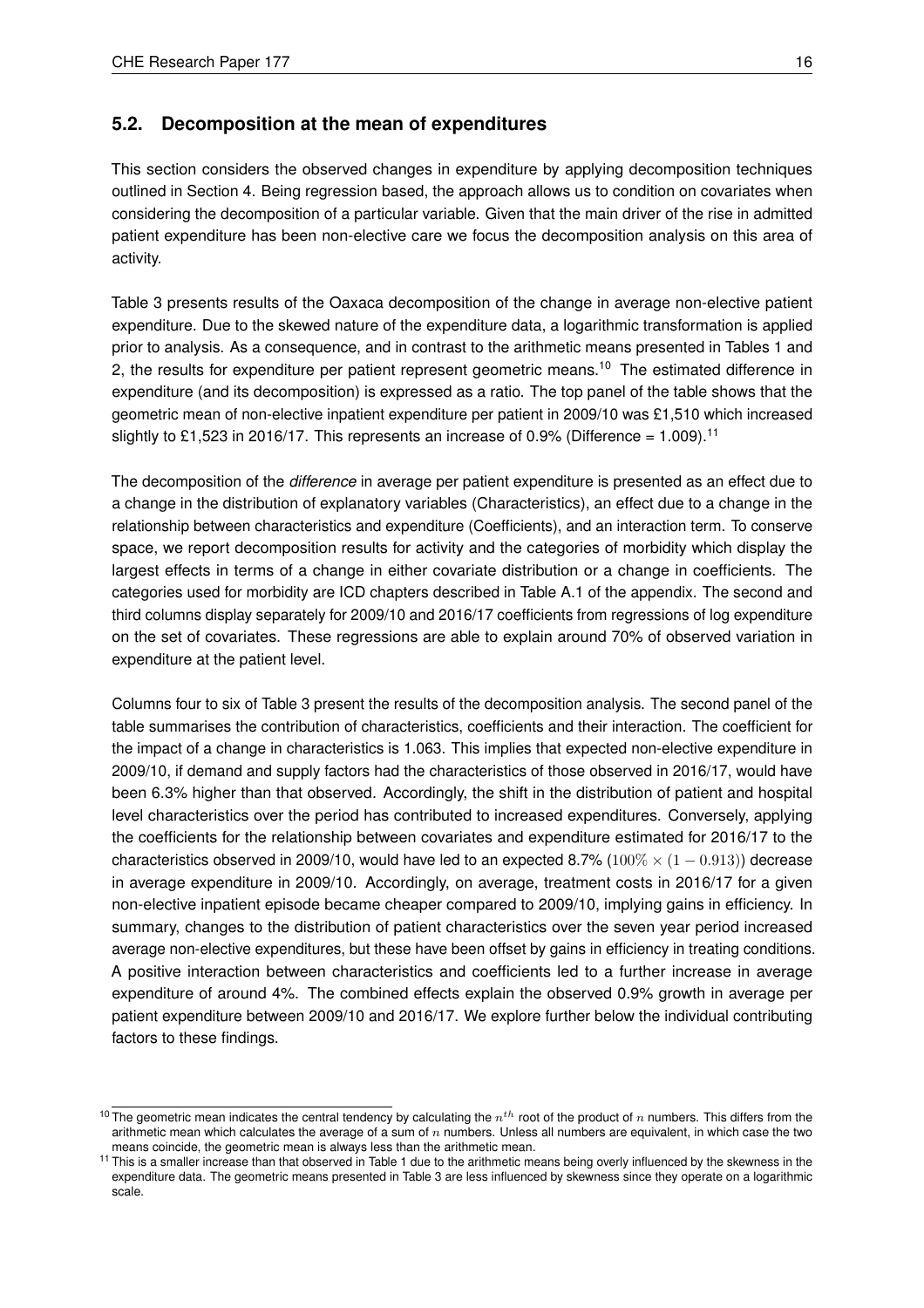|                                | 2009/10      | 2016/17           | Difference - % increase |                          |             |  |  |
|--------------------------------|--------------|-------------------|-------------------------|--------------------------|-------------|--|--|
| Average Expenditure †          | 1,510        | 1,523             |                         | 1,009                    |             |  |  |
|                                |              | Regression coefs. |                         | Decomposition (as ratio) |             |  |  |
|                                | 2009/10      | 2016/17           | Characteristics         | Coefficients             | Interaction |  |  |
| Decomposition (as ratio)       |              |                   | 1.0628***               | 0.9134***                | 1.0391***   |  |  |
|                                |              |                   | (0.0008)                | (0.0005)                 | (0.0004)    |  |  |
| Episodes - total effect        |              |                   | 1.0154***               | 0.9620***                | 0.9996***   |  |  |
|                                |              |                   | (0.0005)                | (0.0007)                 | (0.0001)    |  |  |
| Short                          | $-0.0430***$ | $-0.0293***$      | 0.9927***               | $1.0149***$              | 1.0023***   |  |  |
|                                | (0.0003)     | (0.0003)          | (0.0001)                | (0.0005)                 | (0.0001)    |  |  |
| Long                           | 0.4969***    | 0.4363***         | 1.0229***               | 0.9478***                | 0.9972***   |  |  |
|                                | (0.0004)     | (0.0004)          | (0.0005)                | (0.0005)                 | (0.0001)    |  |  |
| <b>Bed Days</b>                | $0.0105***$  | $0.0087***$       | 0.9969***               | 0.9859***                | 1.0005***   |  |  |
|                                | (0.0000)     | (0.0000)          | (0.0001)                | (0.0003)                 | (0.0000)    |  |  |
| First Diagnosis - total effect |              |                   | 0.9869***               | 0.9887***                | 1.0079***   |  |  |
|                                |              |                   | (0.0002)                | (0.0014)                 | (0.0002)    |  |  |
| ICD10 - Ch5                    | $-0.8223***$ | 0.0040            | 0.9870***               | 1.0042***                | 1.0133***   |  |  |
|                                | (0.0046)     | (0.0025)          | (0.0001)                | (0.0000)                 | (0.0001)    |  |  |
| ICD10 - Ch9                    | 0.2685***    | 0.3169***         | 0.9989***               | 1.0065***                | 0.9998 ***  |  |  |
|                                | (0.0012)     | (0.0013)          | (0.0001)                | (0.0002)                 | (0.0000)    |  |  |
| ICD10 - Ch10                   | $0.1177***$  | $0.0618***$       | 1.0045***               | 0.9922***                | 0.9979***   |  |  |
|                                | (0.0013)     | (0.0013)          | (0.0001)                | (0.0003)                 | (0.0001)    |  |  |
| ICD10 - Ch11                   | 0.2512***    | 0.3382***         | 0.9978***               | 1.0112***                | 0.9992***   |  |  |
|                                | (0.0012)     | (0.0013)          | (0.0001)                | (0.0002)                 | (0.0000)    |  |  |
| ICD10 - Ch18                   | $-0.0783***$ | $-0.1495***$      | 1.0023***               | 0.9808***                | 1.0021***   |  |  |
|                                | (0.0010)     | (0.0010)          | (0.0000)                | (0.0004)                 | (0.0000)    |  |  |
| ICD10 - Ch19                   | 0.2615***    | $0.2774***$       | 0.9938***               | 1.0032***                | 0.9996***   |  |  |
|                                | (0.0011)     | (0.0012)          | (0.0001)                | (0.0003)                 | (0.0000)    |  |  |
| Number of Comorbidities        | $0.0530***$  | 0.0883***         | 1.0567***               | 1.0978***                | 1.0374***   |  |  |
|                                | (0.0002)     | (0.0002)          | (0.0003)                | (0.0008)                 | (0.0003)    |  |  |
| <b>ACSC</b> diagnosis          | $-0.0430***$ | $-0.0106***$      | 0.9992***               | 1.0075***                | 1.0006***   |  |  |
|                                | (0.0009)     | (0.0010)          | (0.0000)                | (0.0003)                 | (0.0000)    |  |  |
| Constant                       | 6.5603***    | 6.6111***         |                         | 0.8466***                |             |  |  |
|                                | (0.0027)     | (0.0031)          |                         | (0.0141)                 |             |  |  |
| Adjusted R-squared             | 0.7065       | 0.6863            |                         |                          |             |  |  |
| Ν                              | 3,582,135    | 3,964,282         |                         | 7,546,417                |             |  |  |

Table 3: Blinder-Oaxaca Decomposition of Non-Elective Hospital Costs between 2009/10 and 2016/17

† Predicted (geometric) average expenditure (per patient).

Standard errors in parenthesis. \*\*\*, \*\*, \* represent 1%, 5% and 10% significance, respectively.

Baseline for regression coefficients for ICD chapters is ICD20; baseline provider status is Specialist; baseline for Age is 0-5 years.

The constant term at the bottom of the table reports the change in average expenditure per patient that cannot be explained by the set of demand and supply factors included in the model (that is, when all supply- and demand-side characteristics are set to zero). While overall (geometric) mean expenditure per patient increased between 2009/10 and 2016/17 by 0.9%, the unexplained component contributes with a decrease of 15%. While we can only speculate of the underlying causes for the unexplained decrease, supply-side factors such as efficiency gains through technological change and improved management of patients are likely to dominate, although it will also reflect unobservable demand-side factors. To the extent that these factors are unmeasured, they will be captured by the constant term.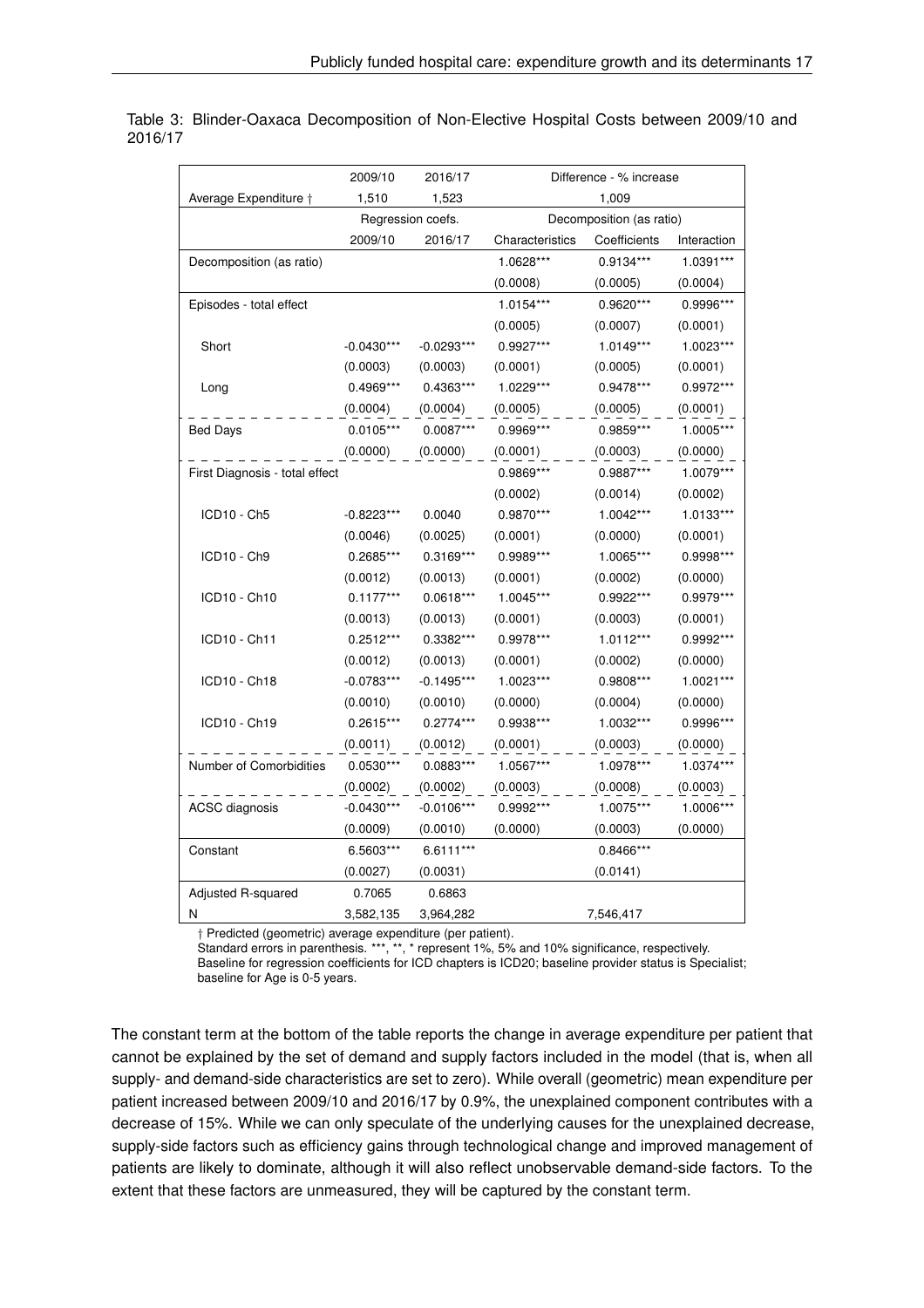On the supply-side, adjusting the mix of episode types (short and long stay) in 2009/10 to the configuration observed in 2016/17 contributed to raising average expenditures by around 1.5%. This was driven by a shift away from short stays towards long stay care across the period. However, this was offset by an expected 3.8% decrease in average expenditure due to a coefficient effect. In turn this was driven by a substantial (around 5.2%) decrease in average treatment costs for long stay patients offset by an increase (of around 1.5%) in short stay patient costs.

On the demand-side, we focus on the effects of morbidity characteristics. While the contribution of ICD chapters for first diagnosis are generally small, there are a few chapters where either the relative incidence of these conditions changed and/or per patient costs for treatment changed over the period. Overall, if the mix of ICD chapter diagnoses in 2009/10 had the distribution observed in 2016/17, then overall average expenditures would have been expected to be approximately 1.3% less than observed. Similarly if the expenditure response to morbidity in 2009/10 was that estimated for 2016/17 expected costs would have been lower by around 1.1%. While these effects are offset slightly by an interaction between characteristics and coefficient effects (of approximately 0.8%), overall a change in the distribution of primary diagnosis together with associated treatment costs appears to have led to decreases in average expenditure over time. The table displays more detailed results for individual ICD chapters which exhibit effects for either coefficient or characteristics of 0.5% or more.

By far the largest effect of all of the covariates within the decomposition analysis is that attached to the number of comorbidities. Average expected expenditure in 2009/10 would have been 5.7% greater than observed if the comorbidity profile of patients looked the same as seen in 2016/17. Expected expenditure would have been a further 10% greater if the treatment response to comorbidities in 2009/10 had taken the form of the response in 2016/17. This joint effect is increased further by a positive interaction term (of 3.7%). The substantial increase in comorbidities across the period of observation has contributed hugely to average per patient non-elective expenditures.

The ACSC diagnosis indicator presents results that partially offset each other. Average costs in 2009/10 would have been very slightly lower (-0.1%) had the proportion of patients with an ACSC diagnosis been that observed for 2016/17. However, the cost of treatment would have been slightly higher (0.7%) if the relationship between ACSC diagnosis and expenditure in 2009/10 had been that observed for 2016/17. Accordingly, conditional on other characteristics, overall the impact of ACSCs across the period was to increase expenditure slightly.

Figure 3 summarizes the full set of results for the model shown in Table 3. For each set of variables the point estimate of the decomposition into characteristics and coefficients is displayed together with respective confidence intervals. The vertical line presented at unity indicates the null of no effect, and estimates with confidence interval that dissect this line are not statistically significantly different to the null effect. Points to the right of the vertical line represent positive contributions to expenditure changes, points to the left represent reductions to expenditure. The impact of comorbidities for both characteristics and coefficients relative to other covariates is clearly shown. Both effects are positioned to the right and are estimated with precision (small confidence intervals).

# **5.3. Decomposition across the distribution of expenditures**

This section reports results based on the decomposition method of Chernozhukov et al. (2013) using an 1% random sample from the data used for the Oaxaca Decomposition. To simplify the presentation, Table 4 reports the difference in observed outcomes and their summary decomposition at deciles of the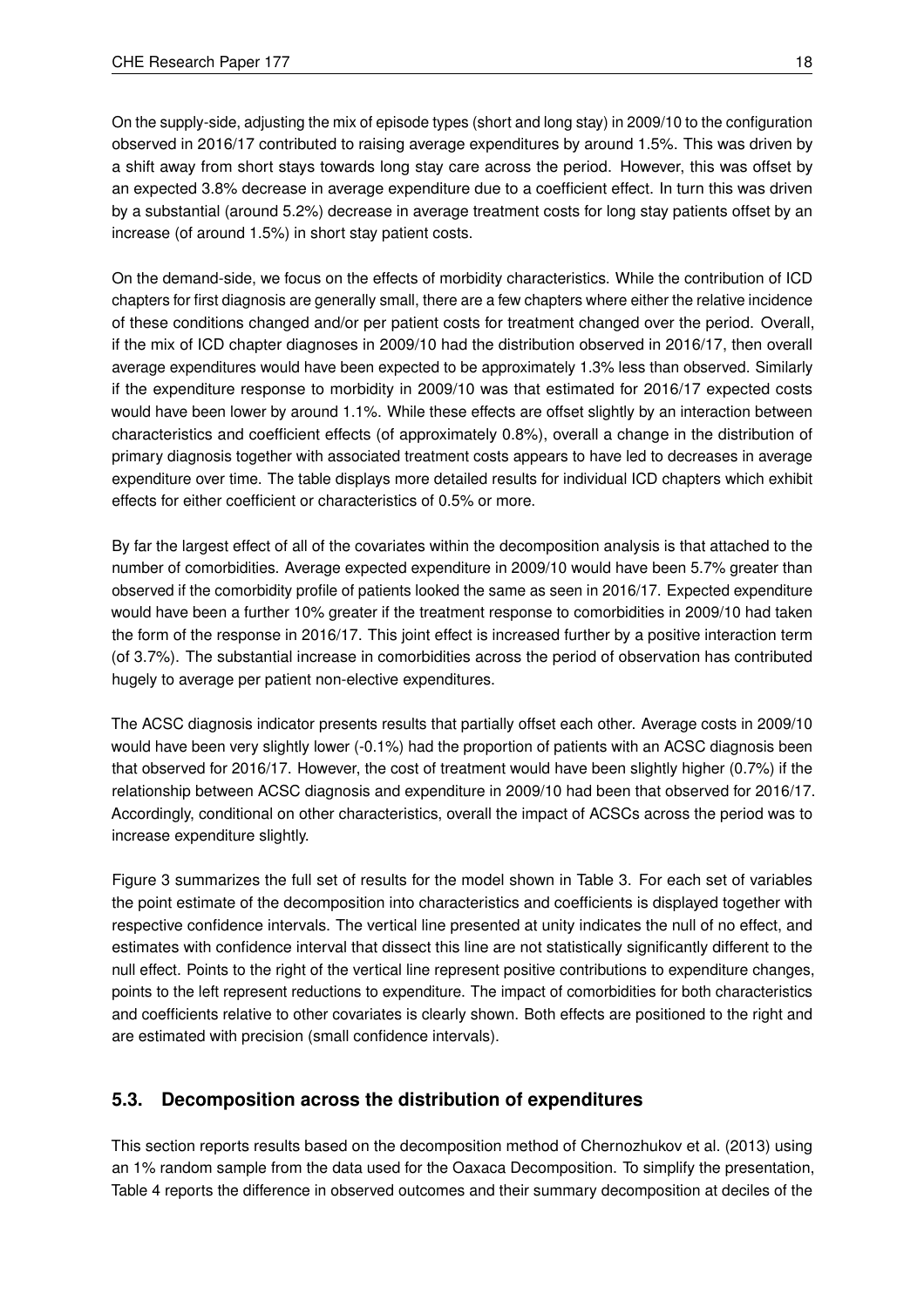

Figure 3: Summary of Oaxaca Decomposition Results

distribution (we also include the 95th and 99th percentile).<sup>12</sup> These are calculated on a log scale. A full breakdown of the results estimated at each percentile is presented in Figure 4. A positive (negative) effect indicates that the contribution of a characteristic or coefficient acted to increase (decrease) average expenditure at that decile over the period 2009/10 to 2016/17.

The first five deciles of column 2 of Table 4 show an overall negative change in expenditures (a decrease in expenditure from 2009/10 to 2016/17). The change is then positive and increasing in magnitude thereafter. Larger increases are observed at the top of the expenditure distribution. That is, expensive to treat patients raised expenditures disproportionately more than less expensive patients. Estimated effects are significantly different from zero below the 48th percentile and above the 63rd percentile. Columns 3 and 4 show the decomposition results for the effect of a change in characteristics and the effect for a change in coefficients. The former are positive and statistically significant from the 33rd percentile upwards, implying their contribution acted to increase average expenditures. The estimates for the effects of a change in coefficients are all negative and statistically significantly different from zero across the full distribution.

In general the changes in expenditure across the quantiles are driven by changes in coefficients at the bottom end of the distribution but are dominated by changes in characteristics in the top half of the distribution. At the very top of the distribution estimated effects from both characteristics and coefficients are large and opposing in magnitude. At the 95th (99th) percentile the overall increase in non-elective expenditure of 21.9% (51.5%), can be decomposed into the contribution of a change in characteristics of 34.3% (76.0%) and a change in coefficients of -12.4% (-24.5%). While, on average, treatment costs decreased across the full distribution of expenditures, these have been offset by an increasing shift

<sup>&</sup>lt;sup>12</sup> The results report the change in overall non-elective expenditure and its decomposition and does not break these down by individual covariate contributions as in the Oaxaca decomposition of Section 5.2.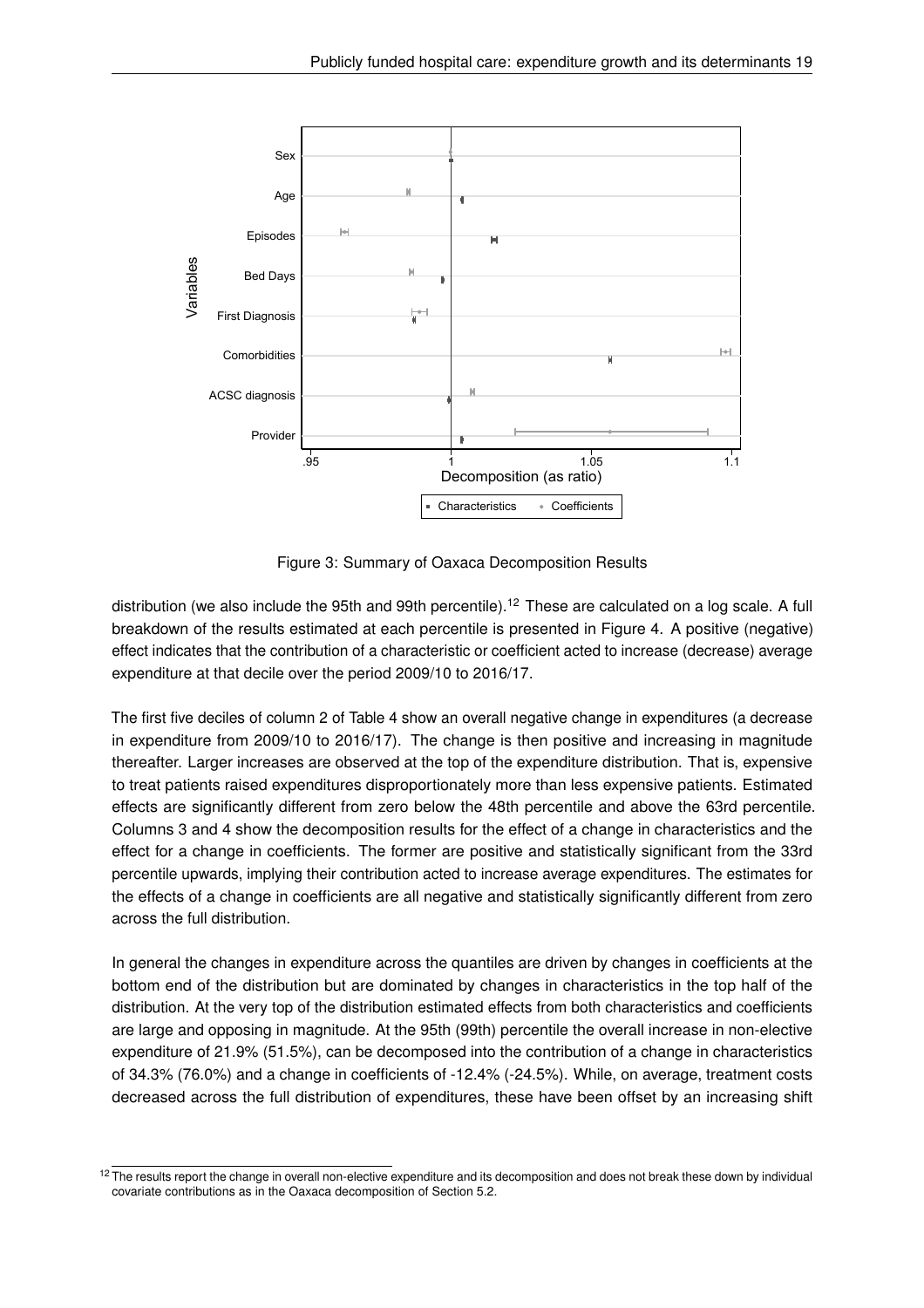| Decile    | Differences between | Effects of        | Effects of         |
|-----------|---------------------|-------------------|--------------------|
|           | the observable      | characteristics   | coefficients       |
|           | distributions       |                   |                    |
| 10        | $-0.096$            | 0.009             | $-0.105$           |
|           | $[-0.106, -0.086]$  | [0.003, 0.0153]   | $[-0.113, -0.097]$ |
| 20        | $-0.077$            | 0.006             | $-0.083$           |
|           | $[-0.096, -0.057]$  | $[-0.004, 0.017]$ | $[-0.098, -0.068]$ |
| 30        | $-0.083$            | 0.009             | $-0.092$           |
|           | $[-0.105, -0.060]$  | $[-0.004, 0.022]$ | $[-0.108, -0.076]$ |
| 40        | $-0.059$            | 0.020             | $-0.079$           |
|           | $[-0.079, -0.038]$  | [0.009, 0.032]    | $[-0.093, -0.065]$ |
| 50        | $-0.012$            | 0.029             | $-0.041$           |
|           | $[-0.034, 0.010]$   | [0.016, 0.043]    | $[-0.054, -0.028]$ |
| 60        | 0.014               | 0.040             | $-0.026$           |
|           | $[-0.010, 0.038]$   | [0.025, 0.056]    | $[-0.039, -0.013]$ |
| 70        | 0.052               | 0.066             | $-0.014$           |
|           | [0.027, 0.078]      | [0.049, 0.083]    | $[-0.028, 0.0001]$ |
| 80        | 0.083               | 0.112             | $-0.027$           |
|           | [0.054, 0.113]      | [0.089, 0.135]    | $[-0.046, -0.012]$ |
| 90        | 0.152               | 0.225             | $-0.073$           |
|           | [0.115, 0.189]      | [0.186, 0.263]    | $[-0.099, -0.046]$ |
| 95        | 0.219               | 0.343             | $-0.124$           |
|           | [0.177, 0.262]      | [0.280, 0.406]    | $[-0.169, -0.078]$ |
| 99        | 0.515               | 0.760             | $-0.245$           |
|           | [0.391, 0.638]      | [0.583, 0.937]    | [-0.356, -0.134]   |
| N 2009/10 |                     | 35,821            |                    |
| N 2016/17 |                     | 39,643            |                    |

Table 4: Counterfactual Decomposition of Differences in Distributions - Log(Hospital Costs) between 2009/10 and 2016/17

Pointwise Confidence Interval in brackets.

towards a higher proportion of what appear to be more complex and expensive to treat patients. This is particularly relevant at the top end of the distribution.

Figure 4 plots the overall change in expenditures together with the effects of coefficients and characteristics across the full expenditure distribution. Up to 50th percentile, the plotted lines for the observed change in expenditures and the coefficients effect overlap emphasizing the strong contribution of coefficients to the overall change in this part of the distribution. In contrast, in the top half of the distribution the change in expenditure is more closely matched to the contribution in the change in characteristics. It is likely that the effect was driven by demand-side characteristics, and in particular increased complexity of cases observed through increased numbers of comorbidities.

To better understand the decomposition results across the full distribution, Table 5 summaries the differences in means between 2009/10 and 2016/17 for the key covariates broken down into the bottom 10%, the middle (10th to 90th percentile), and the top 10% of the expenditure distribution. This illustrates the large increase in expenditure observed at the top end of the distribution (£3,116) compared to other parts of the distribution (-£59 in the bottom 10% and £177 in the middle of the distribution). This was accompanied by an increase in the average number of episodes at the top of the distribution. The change in the number of comorbidities and in the number of first diagnoses increase across the two periods to a greater extent at the top of the expenditure distribution than in other areas of the distribution. Again, this emphasises the role of co-morbidity in driving expenditure increases. The proportion of patients with an ACSC diagnosis increased slightly between 2009/10 and 2016/17, with the increase being greater in the top 10% of the expenditure distribution. While the average age of patients treated decreased in the lower part of the expenditure distribution, it increases in the middle and, to a lesser extent, the top of the distribution.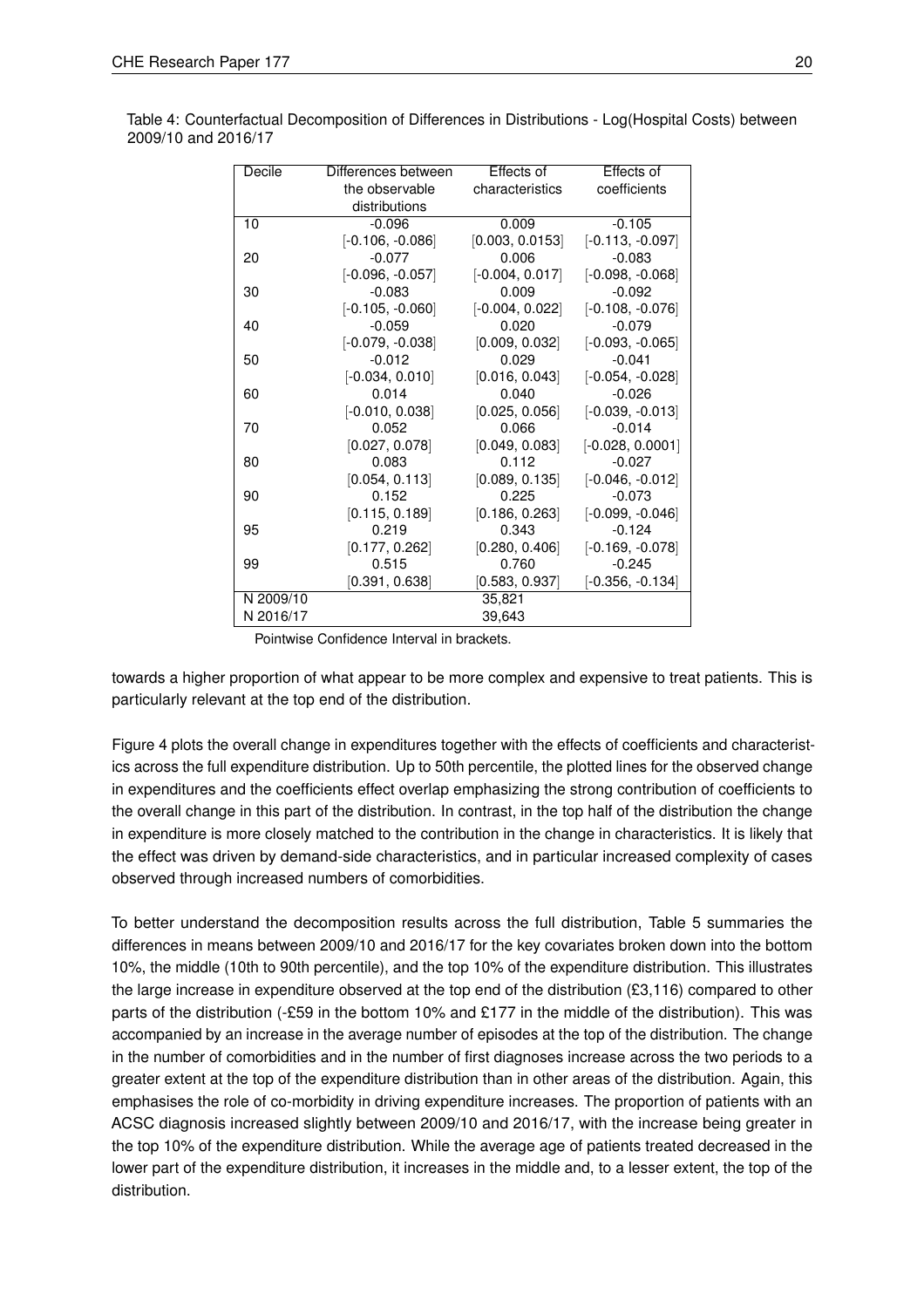

Figure 4: Counterfactual Decomposition of Differences in Distributions - Log(Hospital Costs) between 2009/10 and 2016/17

|  |  | Table 5: Non-Electives: Differences in means across the distribution of expenditures |
|--|--|--------------------------------------------------------------------------------------|
|  |  |                                                                                      |

|                            | <b>Bottom</b> |        | Middle               |        | Top       |        |
|----------------------------|---------------|--------|----------------------|--------|-----------|--------|
|                            | 10%           |        | [10th - 90th pctile] |        | 10%       |        |
|                            | Diff.Mean     | StdErr | Diff.Mean            | StdErr | Diff.Mean | StdErr |
|                            |               |        |                      |        |           |        |
| Non-Elective Cost          | -59           | 0.11   | 177                  | 1.57   | 3,116     | 20.27  |
| Non-Elective Episodes      | 0.00          | 0.00   | 0.15                 | 0.00   | 1.00      | 0.01   |
| Short                      | $-0.02$       | 0.00   | 0.16                 | 0.00   | 0.50      | 0.01   |
| Long                       | 0.02          | 0.00   | $-0.01$              | 0.00   | 0.50      | 0.01   |
| Non-Elective LoS           | 0.01          | 0.01   | $-0.33$              | 0.01   | 0.37      | 0.08   |
| Provider Type              |               |        |                      |        |           |        |
| Specialist                 | 0.00          | 0.00   | 0.00                 | 0.00   | 0.00      | 0.00   |
| Teaching                   | 0.13          | 0.00   | 0.10                 | 0.00   | 0.08      | 0.00   |
| Acute                      | $-0.13$       | 0.00   | $-0.09$              | 0.00   | $-0.08$   | 0.00   |
| Other                      | 0.00          | 0.00   | 0.00                 | 0.00   | 0.00      | 0.00   |
| Demographics               |               |        |                      |        |           |        |
| Age                        | $-4.41$       | 0.05   | 2.22                 | 0.02   | 1.15      | 0.05   |
| Male                       | 0.00          | 0.00   | 0.00                 | 0.00   | 0.02      | 0.00   |
| Diagnoses (ICD10 Chapters) |               |        |                      |        |           |        |
| <b>First Diagnoses</b>     | 0.00          | 0.00   | 0.03                 | 0.00   | 0.18      | 0.00   |
| Comorbidities              | 0.19          | 0.00   | 1.01                 | 0.00   | 2.16      | 0.01   |
| <b>ACSC</b> diagnosis      | 0.03          | 0.00   | 0.01                 | 0.00   | 0.07      | 0.00   |
| Obs 2009/10                | 369,176       |        | 2,854,746            |        | 358,213   |        |
| Obs 2016/17                | 405,189       |        | 3,162,665            |        | 396,428   |        |

# **5.4. Age and morbidity**

Table 6 provides a breakdown of the percentage of patients by type of care, age group and morbidity. The top panel clearly shows that the proportion of very old patients (80+) was greater for non-elective care (18.7% in 2016/17) than for elective care (9.8% in 2016/17). For age groups from 50 years to 80 years there was a greater share for elective care than non-elective care. Note that the proportion of patients in age group 50 years and upwards have all increased over time irrespective of care setting. Proportionately there has not been a greater shift towards more elderly patients seen in non-elective settings compared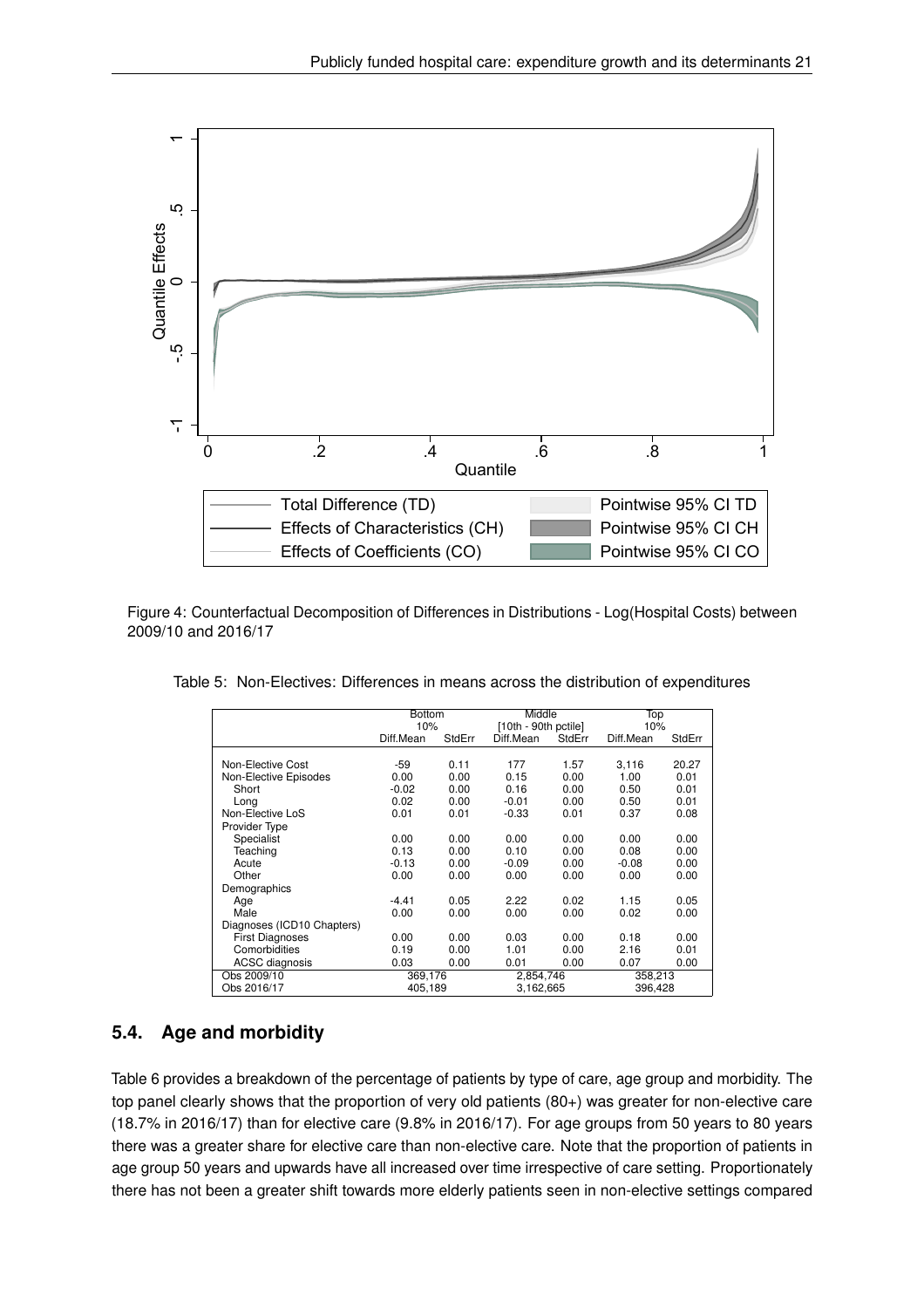to elective settings. The second panel of the table provides a breakdown of the average number of comorbidities by age group and type of care. The largest numbers of comorbidities were observed for non-elective care and these increased with age. In the 80+ years age group the average number of comorbidities was at least twice as large for non-elective care (average of 6.2 in 2016/17) compared to elective care (average of 3.1 in 2016/17). The final panel reports the percentage of patients by number of comorbidities. For both types of care there has been a substantial increase in the proportion of patients with 4 or more comorbidities. In particular, the proportion with 5 or more comorbidities in non-elective care settings is nearly three times that for elective care (33% versus 12% in 2016/17).

|                        |                            | All          |          |              | Electives    |                |              | Non-electives |          |
|------------------------|----------------------------|--------------|----------|--------------|--------------|----------------|--------------|---------------|----------|
|                        | 2009/                      | 2016/        | Diff.    | 2009/        | 2016/        | Diff.          | 2009/        | 2016/         | Diff.    |
|                        | 2010                       | 2017         | (%)      | 2010         | 2017         | $(\% )$        | 2010         | 2017          | $(\% )$  |
|                        | Percentage of patients     |              |          |              |              |                |              |               |          |
| by Age                 |                            |              |          |              |              |                |              |               |          |
| $50 - 60$              | 12.3                       | 14.3         | 16       | 14.8         | 17.4         | 18             | 9.5          | 10.4          | 10       |
| $60 - 70$              | 14.8                       | 15.2         | 3        | 18.2         | 18.6         | 3              | 11.3         | 11.7          | 4        |
| $70 - 80$              | 14.4                       | 15.2         | 5        | 16.1         | 17.2         | $\overline{7}$ | 13.7         | 14.0          | 2        |
| $80+$                  | 12.4                       | 13.5         | 8        | 9.0          | 9.8          | 8              | 17.2         | 18.7          | 8        |
|                        | Average comorbidities      |              |          |              |              |                |              |               |          |
| by Age                 |                            |              |          |              |              |                |              |               |          |
| $50 - 60$<br>$60 - 70$ | 1.92<br>2.33               | 2.62<br>3.30 | 36<br>41 | 1.43<br>1.74 | 2.04<br>2.56 | 42<br>47       | 2.68<br>3.24 | 3.59<br>4.39  | 34<br>36 |
| $70 - 80$              | 2.98                       | 4.04         | 36       | 2.04         | 2.92         | 43             | 3.89         | 5.20          | 34       |
| $80+$                  | 3.81                       | 5.34         | 40       | 2.04         | 3.07         | 51             | 4.49         | 6.19          | 38       |
|                        |                            |              |          |              |              |                |              |               |          |
|                        | Percentage of patients     |              |          |              |              |                |              |               |          |
|                        | by number of comorbidities |              |          |              |              |                |              |               |          |
| 0                      | 26.1                       | 16.2         | -38      | 33.2         | 20.0         | $-40$          | 17.6         | 11.4          | $-35$    |
| 1                      | 25.1                       | 20.2         | $-19$    | 28.8         | 23.8         | $-17$          | 21.7         | 16.2          | $-25$    |
| 2                      | 17.2                       | 17.1         | 0        | 17.7         | 19.7         | 11             | 17.8         | 15.2          | $-15$    |
| 3                      | 11.7                       | 13.5         | 15       | 10.6         | 14.8         | 40             | 13.8         | 13.2          | -5       |
| 4                      | 7.5                        | 9.9          | 33       | 5.4          | 9.8          | 82             | 10.0         | 11.0          | 10       |
| $5+$                   | 12.5                       | 23.1         | 85       | 4.4          | 12.0         | 176            | 19.1         | 33.0          | 73       |
|                        |                            |              |          |              |              |                |              |               |          |

Table 6: Age and morbidity between 2009/10 and 2016/17

Observations: 2009/10: All 7,116,596, Electives 4,389,195, Non-electives 3,582,135; 2016/17: All 7,799,318, Electives 4,825,203, Non-electives: 3,964,282

## **5.5. Morbidity, episodes of care and expenditure**

Table 7 presents summary statistics for the average number of episodes and expenditure by number of comorbidities for non-elective patients. Across the period, there was a substantial increase (91%) in patients with high dimensional comorbidities (5+). However, the average number of episodes of care for all categories of comorbidities decreased as did average expenditure per patient, even in the high-dimensional group of patients. Overall expenditure increased substantially due to there being many more individuals admitted with multiple comorbidities, and relatively fewer with only 0, 1 or 2 comorbidities.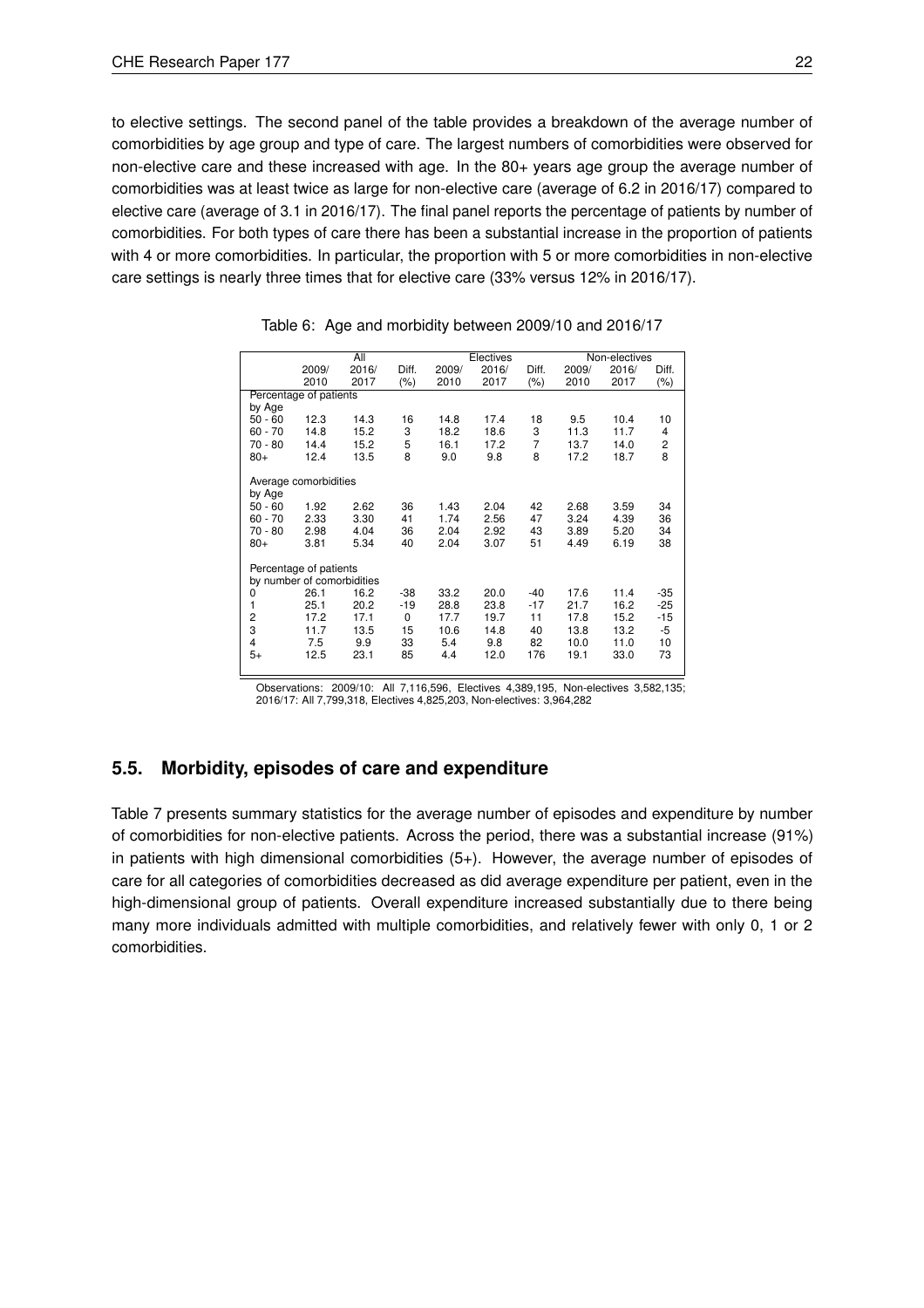| No. of         |       | No. of   | Average |          | Average     |       | Total       |        |
|----------------|-------|----------|---------|----------|-------------|-------|-------------|--------|
| comorbi        |       | patients |         | episodes | expenditure |       | expenditure |        |
| -dities        |       | 1.000    |         |          | £t          |       | £m+         |        |
|                |       |          |         |          |             |       |             |        |
|                | 2009/ | 2016/    | 2009/   | 2016/    | 2009/       | 2016/ | 2009/       | 2016/  |
|                | 2010  | 2017     | 2010    | 2017     | 2010        | 2017  | 2010        | 2017   |
|                |       |          |         |          |             |       |             |        |
| $\Omega$       | 628   | 451      | 1.16    | 1.16     | 993         | 864   | 624         | 390    |
|                | 777   | 643      | 1.30    | 1.26     | 1.361       | 1.115 | 1,058       | 717    |
| $\overline{2}$ | 637   | 601      | 1.52    | 1.42     | 1.876       | 1.459 | 1.195       | 877    |
| 3              | 497   | 525      | 1.82    | 1.64     | 2.613       | 1.941 | 1.298       | 1.018  |
| $\overline{4}$ | 358   | 436      | 2.23    | 1.92     | 3.617       | 2.590 | 1,295       | 1,131  |
| $5+$           | 684   | 1.308    | 3.83    | 3.66     | 7,892       | 7,398 | 5,402       | 9,674  |
| Total          | 3,582 | 3,964    | 1.97    | 2.19     | 3,035       | 3,483 | 10,873      | 13,808 |
|                |       |          |         |          |             |       |             |        |

# Table 7: Morbidity, episodes and expenditure of non-elective care

†in 2009/10 prices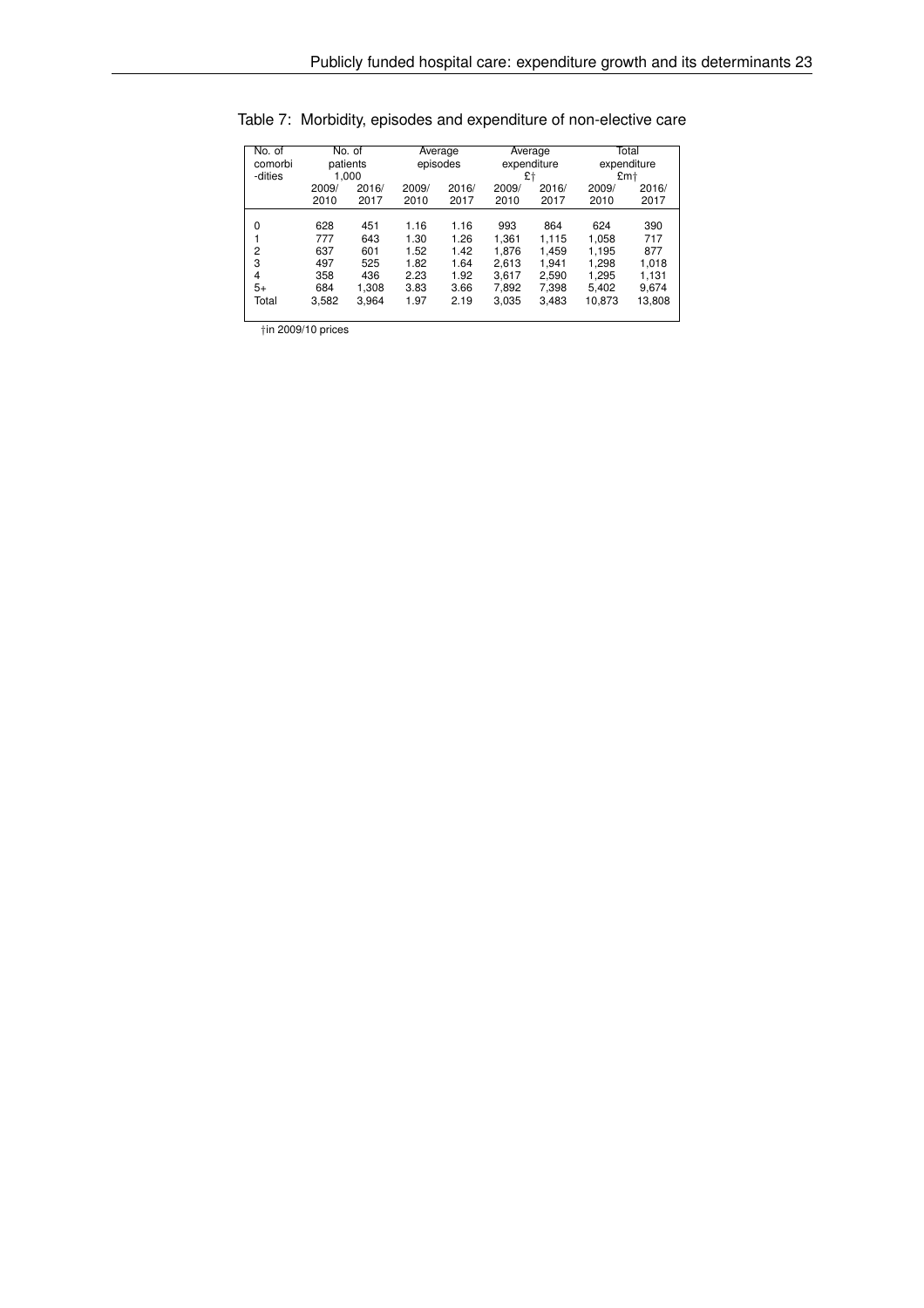# **6. Summary and discussion**

This paper considers the detailed breakdown of hospital admitted care expenditures across the period 2009/10 to 2016/17. Decomposition techniques are used to unpick the observed growth in expenditure into components due to a change in the distribution of characteristics and due to a change in the impact of such characteristics on expenditures. We undertake this analysis on the population of hospital admitted care patients in each of the two years. The overall growth in expenditure was £3.5b with a corresponding growth in patients of approximately 700,000; an average of 100,000 per year and an increase of 9.6% on 2009/10. Growth in admitted patients was accompanied by an increase of 2.15 million episodes (14% increase on 2009/10). This is above the expected increase based on average episodes per patient in 2016/17 ( $2.23 \times 700,000 = 1.56$ m), pointing towards patients presenting with increased complexity of health care needs.

Non-elective care accounted for 75% of the increase in total episodes, and 83% of the total expenditure increase between 2009/10 and 2016/17. Increased non-elective activity was observed across both short stays (1.09 m episodes or 28% increase on 2009/10) and long stays (0.51 m or 16% increase on 2009/10). Long stay cases, however, contributed £2,419 m (82%) to the observed total non-elective care expenditure increase of £2,935 m.

At a patient level, the main contributing demand-side factor to the observed increase in non-elective care was an increasing complexity of patients. The proportion of patients presenting with multiple comorbidities (5+) rose dramatically across the period such that by 2016/17, 33% of non-elective patients had five or more comorbidities. This contrasts with 19% in 2009/10. These were predominantly located within older patients (70-80 and 80+ years age groups), but average comorbidities in age groups 50 to 60 and 60 to 70 also increased to 2016/17. Coupled with a slight increase in the proportions of patients admitted in these age groups, the net effect was to drive up expenditures at the top of the expenditure distribution, particularly the upper 10%. While the proportion of older more complex patients has risen, decomposition analysis suggests that the per patient costs of treatment across all deciles of the expenditure distribution decreased - that is more efficient treatment for a given level of complexity appears evident in 2016/17 compared to 2009/10. These efficiency gains are, however, far outweighed by the increasing proportions of complex comorbid patients admitted to non-elective care.

The findings suggest that future research should focus predominantly on two areas. First, understanding the reasons for the observed increased use of non-elective patient admitted care. While changing patient needs and preferences over type of access to secondary may have contributed to this rise, structural changes in the delivery of primary care services and referral mechanisms are also likely to play a significant role. These might also extend to the level and quality of community and social care services that are commissioned and provided locally. It is notable that per capita spending on health care in England exhibited a period of level funding followed by growth between 2009/10 and 2015/16. Growth over this period, however, was lower than that observed across the previous five years (see Figure 1). A continuation of pressure on services due to rising demand during this period of constrained growth may well have contributed to the observed increase in unplanned non-elective care. Secondly, research on multiple co-morbidity is urgently required. Such patients have greater contact with admitted care services and place a heavy burden on health care expenditures (for example, see Marengoni et al. (2011)). As populations age, health care services can expect a higher proportion of patients with complex needs due to the accumulation of multiple conditions. A focus on multimorbidity as a research agenda has gained traction (Academy of Medical Sciences 2018; Whitty et al. 2020). Research might usefully take three forms. Understanding the reasons behind the observed increase in multi-comorbidity over the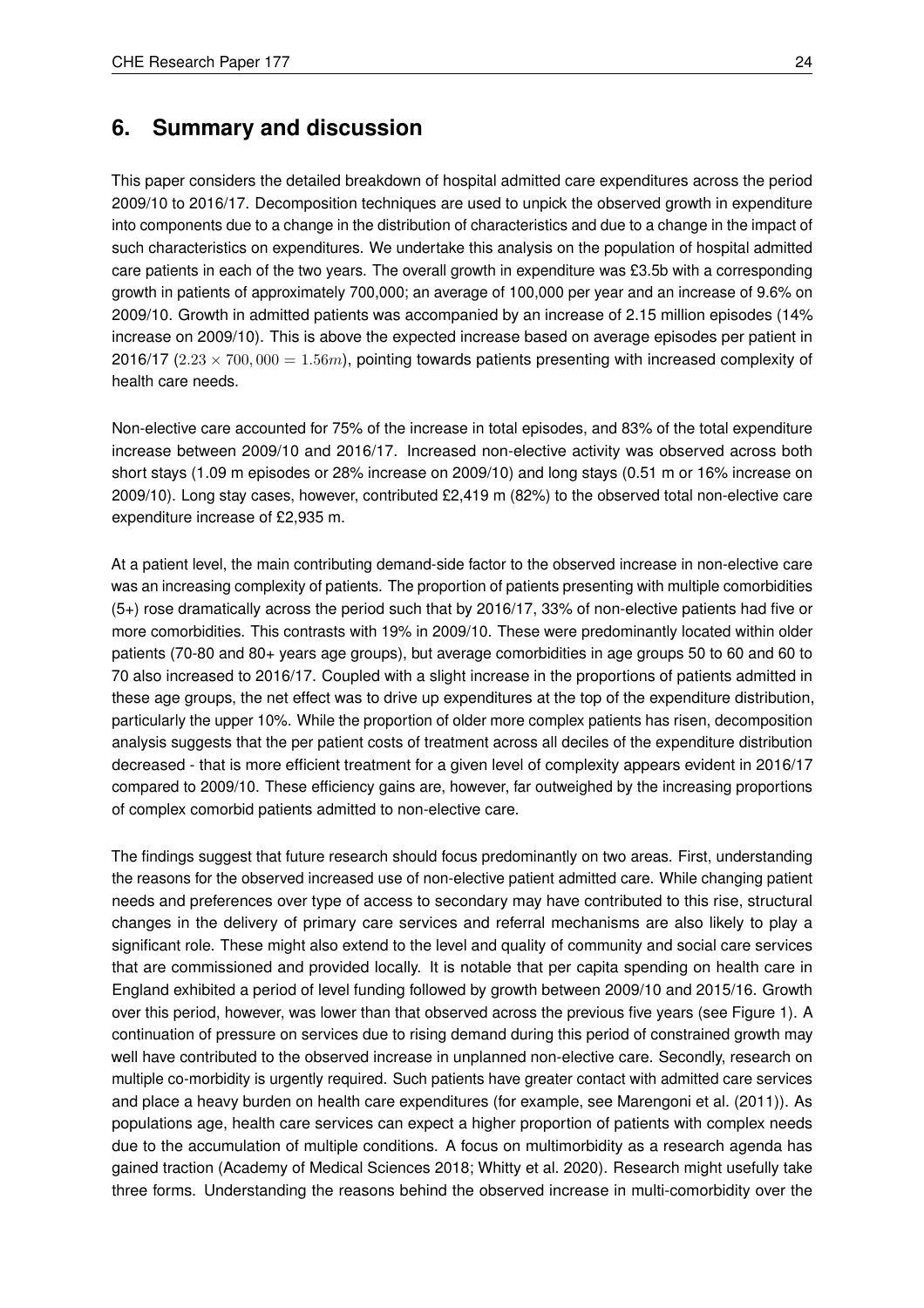past decade, particularly in the very elderly population, is clearly required. Related to this is a need to classify multiple comorbidity into useful clusters of conditions that are meaningful in terms of their health care resource implications. Current attempts at describing multimorbidity has tended to view these as clusters or groups of conditions identified through population prevalence data and using methods such as cluster analysis or latent class models (Ng et al. 2018). Given the impact of multimorbidity on health care expenditures, a more productive avenue of research would be to consider clusters of conditions defined not on population prevalence, but on the costs they generate in care settings (see Stokes et al. (2021)). Identifying and understanding commonly occurring and expensive to treat clusters may then better inform treatment pathways that may reduce expenditures without lowering quality of outcomes. This may also extend to identifying better preventative (for example, see Katikireddi et al. (2017)) and maintenance programmes in primary care to help mitigate the deterioration of patients to the point that they end up as emergency care and non-elective admissions (Roland and Abel 2012). Finally, the decomposition analysis fails to explain 15% of the rise in expenditure over the study period which is attributed to the constant term. This points towards important unobserved factors that have led to a significant decrease in expenditure. Understanding the underlying mechanisms that explain this effect requires richer data on both supply-side and demand-side characteristics.

The results of this analysis need to be placed within the context of broader economic constraints within which the NHS operates. Decisions to access and consume health care resources is not simply based on the needs of patients. Supply-side decisions about the allocation of resources across disease groups and individuals are implicitly made within a budget constraint. Accordingly the level of overall sickness or ill-health within the population is not the only influence on aggregate HCE in a publicly funded system. Political preferences and economic growth are both major determinants of funding levels and the broader organisation of health care provision (see for example, Getzen (2001)). While comparing the determinants of expenditure across periods is not straightforward in any dynamic system, the decomposition analysis employed helps elucidate effects due to changes in the distribution of drivers, both demand and supply, together with changes in how a given characteristic, such as a given condition, is treated. The techniques further allow investigation of where in the distribution of expenditures these effects are most prominent and where expenditure growth has been most notable.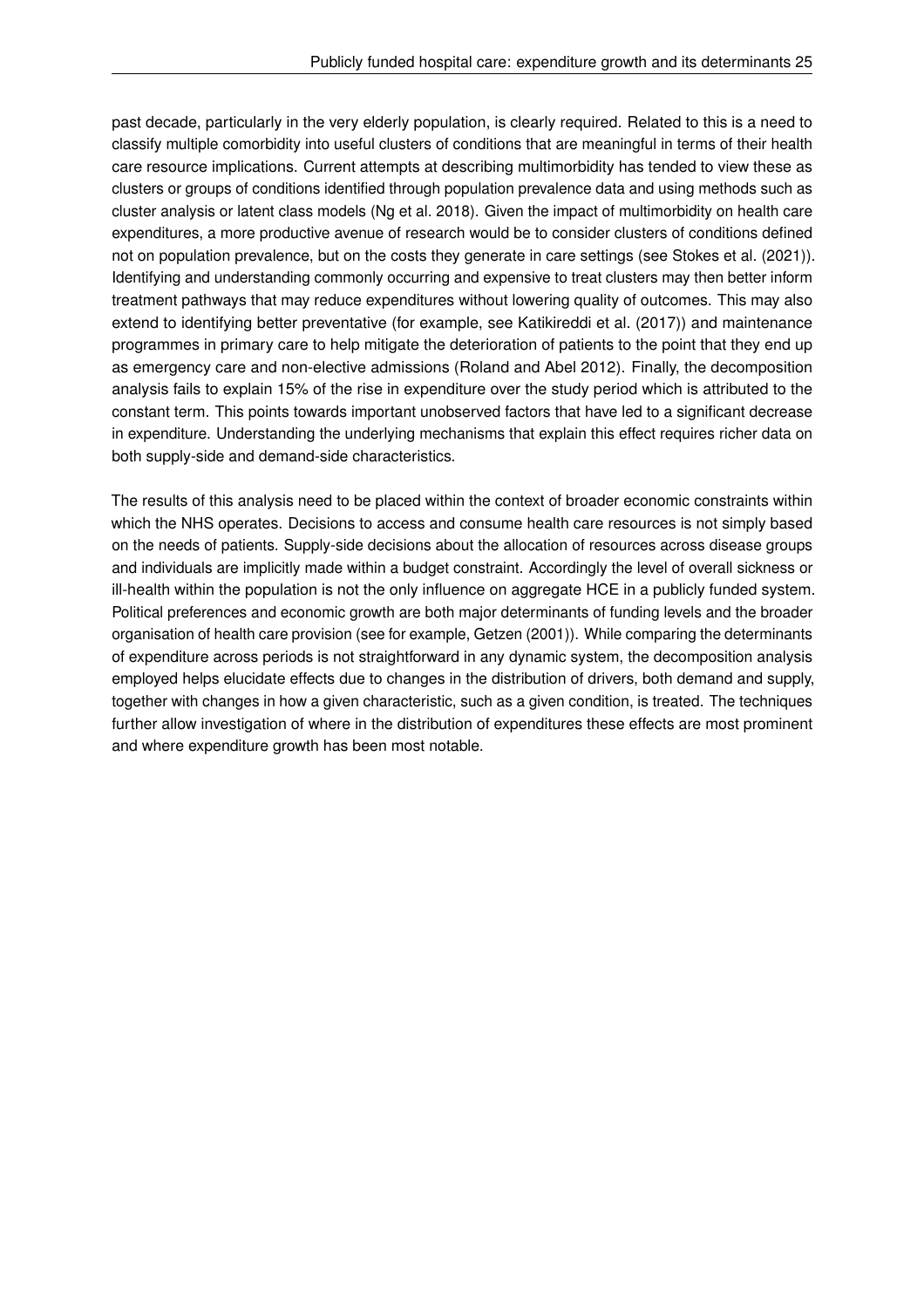# **References**

- Academy of Medical Sciences (2018). *Multimorbidity: a priority for global health research*. Tech. rep. Academy of Medical Sciences.
- Bardsley, M., I. Blunt, S. Davies and J. Dixon (2013). 'Is secondary preventive care improving? Observational study of 10-year trends in emergency admissions for conditions amenable to ambulatory care'. *BMJ Open*, 3: DOI: 10.1136/bmjopen-2012-002007.
- Blinder, A. S. (1973). 'Wage Discrimination: Reduced Form and Structural Estimates'. *The Journal of Human Resources*, 8: 436–455. ISSN: 0022166X. URL: http://www.jstor.org/stable/144855.
- Blunt, T. (2013). *Focus on preventable admissions: Trends in emergency admissions for ambulatory care sensitive conditions, 2001 to 2013*. Tech. rep. The Health Foundation. URL: https://www.health. org.uk/publications/qualitywatch-focus-on-preventable-admissions.
- Charlesworth, A., L. Hawkins and L. Marshall (Feb. 2014). *NHS payment reform: lessons from the past and directions for the future*. Research report. Nuffield Trust. URL: https://www.nuffieldtrust. org.uk/research/nhs- payment- reform- lessons- from- the- past- and- directions- for- thefuture.
- Chernozhukov, V., I. Fernandez-Val and B. Melly (Nov. 2012). *Inference on Counterfactual Distributions*. URL: http://www.mit.edu/~vchern/papers/counterfactual\_2012Nov1.pdf.
- Chernozhukov, V., I. Fernández-Val and B. Melly (2013). 'Inference on Counterfactual Distributions'. *Econometrica*, 81: Stata commands: https://sites.google.com/site/blaisemelly/computer-programs/inferenceon-counterfactual-distributions, 2205–2268. ISSN: 1468-0262. DOI: 10.3982/ECTA10582. URL: http: //dx.doi.org/10.3982/ECTA10582.
- de Meijer, C., O. O'Donnell, M. Koopmanschap and E. van Doorslaer (2013). 'Health expenditure growth: Looking beyond the average through decomposition of the full distribution'. *Journal of Health Economics*, 32: 88–105. ISSN: 0167-6296. DOI: http://dx.doi.org/10.1016/j.jhealeco.2012. 10.009. URL: http://www.sciencedirect.com/science/article/pii/S0167629612001701.
- Department of Health (2011). *NHS reference costs 2009-10*. URL: https://www.gov.uk/government/ publications/nhs-reference-costs-2009-2010.
- (2014). *NHS reference costs*. URL: https://www.gov.uk/government/collections/nhs-referenc e-costs.
- (2016). *HCHS Pay & Price Inflation*. URL: http://www.info.doh.gov.uk/doh/finman.nsf/af3d43e 36a4c8f8500256722005b77f8/360a47827991d10a80258036002d8d9f/\$FILE/2015.16%20Pay%20& %20Price%20series.xlsx.
- Dormont, B., M. Grignon and H. Huber (2006). 'Health expenditure growth: reassessing the threat of ageing'. *Health Economics*, 15: 947–963. ISSN: 1099-1050. DOI: 10.1002/hec.1165. URL: http: //dx.doi.org/10.1002/hec.1165.
- Dusheiko, M., T. Doran, H. Gravelle, C. Fullwood and M. Roland (2011). 'Does Higher Quality of Diabetes Management in Family Practice Reduce Unplanned Hospital Admissions?' *Health Services Research*, 46: 27–46.
- Foresi, S. and F. Peracchi (1995). 'The Conditional Distribution of Excess Returns: An Empirical Analysis'. *Journal of the American Statistical Association*, 90: 451–466. ISSN: 01621459. URL: http://www. jstor.org/stable/2291056.
- Fortin, N., T. Lemieux and S. Firpo (2011). 'Chapter 1 Decomposition Methods in Economics'. In: *Handbook of Labor Economics*. Ed. by O. Ashenfelter and D. Card. Vol. 4, Part A. Handbook of Labor Economics. Elsevier, 1–102. DOI: 10.1016/S0169- 7218(11)00407- 2. URL: http://www. sciencedirect.com/science/article/pii/S0169721811004072.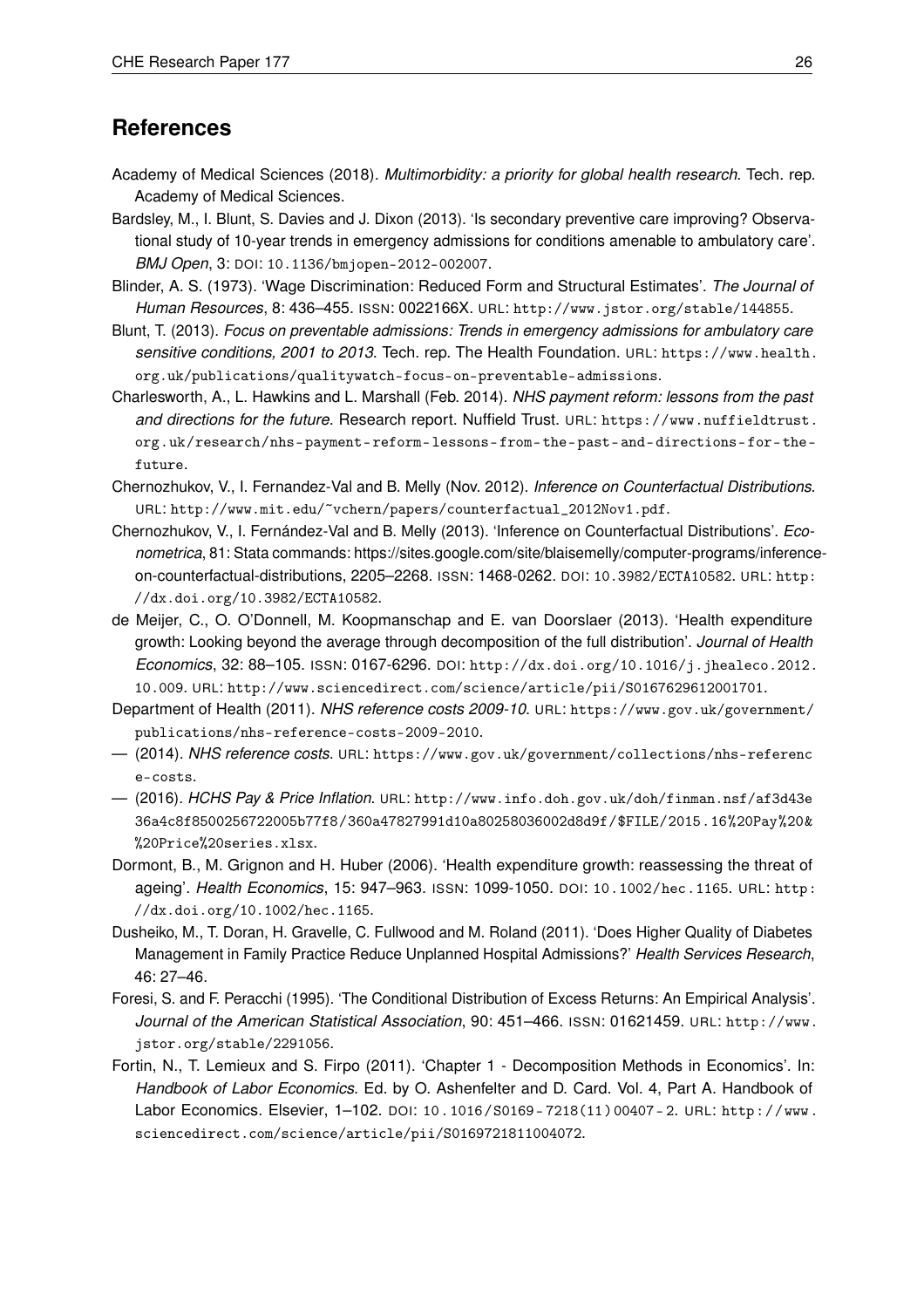Getzen, T. E. (2001). 'Aging and health care expenditures: A comment on Zweifel, Felder and Meiers'. *Health Economics*, 10: 175–177. ISSN: 1099-1050. DOI: 10.1002/hec.593. URL: http://dx.doi. org/10.1002/hec.593.

Harker, R. (2019). 'NHS Funding and Expenditure'. *House of Commons Library*, Briefing Paper, CBP0724:

- Health and Social Care Information Centre (2018). *Coding Clinic*. Tech. rep. Health and Social Care Information Centre. URL: https://hscic.kahootz.com/gf2.ti/f/762498/35472645.1/PDF/- /Coding\_Clinic\_V7.0.pdf.
- HM Treasury (2010-2017). *Public Expenditure Statistical Analyses (PESA)*. URL: https://www.gov.uk/ government/collections/public-expenditure-statistical-analyses-pesa.
- Jann, B. (2008). 'The Blinder-Oaxaca decomposition for linear regression models'. *Stata Journal*, 8: 453–479(27). URL: http://www.stata-journal.com/article.html?article=st0151.
- Kasteridis, P., A. R. Mason, M. K. Goddard, R. Jacobs, R. Santos and G. McGonigal (Mar. 2015). 'The Influence of Primary Care Quality on Hospital Admissions for People with Dementia in England: A Regression Analysis'. *PLOS ONE*, 10: 1–14. DOI: 10.1371/journal.pone.0121506. URL: https: //doi.org/10.1371/journal.pone.0121506.
- Katikireddi, S. V., K. Skivington, A. H. Leyland and M. S (2017). 'The contribution of risk factors to socioeconomic inequalities in multimorbidity across the lifecourse: a longitudinal analysis of the Twenty-07 cohort'. *BMC Medicine*, 15: DOI: 10.1186/s12916-017-0913-6.
- Licchetta, M. and M. Stelmach (Sept. 2016). *Fiscal sustainability and public spending on health*. Fiscal sustainability analytical paper. Office for Budget Responsibility. URL: http://budgetresponsibility. org.uk/docs/dlm\_uploads/Health-FSAP.pdf.
- Marengoni, A., S. Angleman, R. Melis, F. Mangialasche, A. Karp, A. Garmen and et al. (2011). 'Aging with multimorbidity: a systematic review of the literature'. *Ageing Research Reviews*, 10: 430–439.
- Ng, S., R. Tawiah, M. Sawyer and P. Scuffham (2018). 'Patterns of multimorbid health conditions: a systematic review of analytical methods and comparison analysis'. *International Journal of Epidemiology*, 47: 1687–704. DOI: doi:10.1093/ije/dyy134.
- NHS Digital (2009-10). *HRG4 2009/10 Reference Costs Grouper*. URL: https://webarchive.natio nalarchives.gov.uk/20171012065725/http://content.digital.nhs.uk/article/2318/HRG4- 200910-Reference-Costs-Grouper.
- (2016-17). *Costing HRG4+ 2016/17 Reference Costs Grouper*. URL: https://digital.nhs.uk/ services/national- casemix- office/downloads- groupers- and- tools/grouper- and- toolsarchive/costing-hrg4-2016-17-reference-costs-grouper.
- (2010). *Hospital Episode Statistics, Admitted Patient Care England, 2009-10*. URL: https : / / digital . nhs . uk / data - and - information / publications / statistical / hospital - admitted patient- care- activity/hospital- episode- statistics- admitted- patient- care- england-2009-10.
- (2017). *Hospital Episode Statistics, Admitted Patient Care England, 2014-15*. URL: https : / / digital . nhs . uk / data - and - information / publications / statistical / hospital - admitted patient-care-activity/2016-17.
- NHS England (n.d.[a]). *Bed Availability and Occupancy Data Day only*. URL: https://www.england. nhs.uk/statistics/statistical-work-areas/bed-availability-and-occupancy/bed-dataday-only/.
- (n.d.[b]). *Bed Availability and Occupancy Data Overnight*. URL: https : / / www . england . nhs . uk / statistics / statistical - work - areas / bed - availability - and - occupancy / bed - data overnight/.
- NHS Improvement (n.d.). *Archived Reference Costs*. URL: https://webarchive.nationalarchives. gov.uk/20200501111106/https://improvement.nhs.uk/resources/reference-costs/.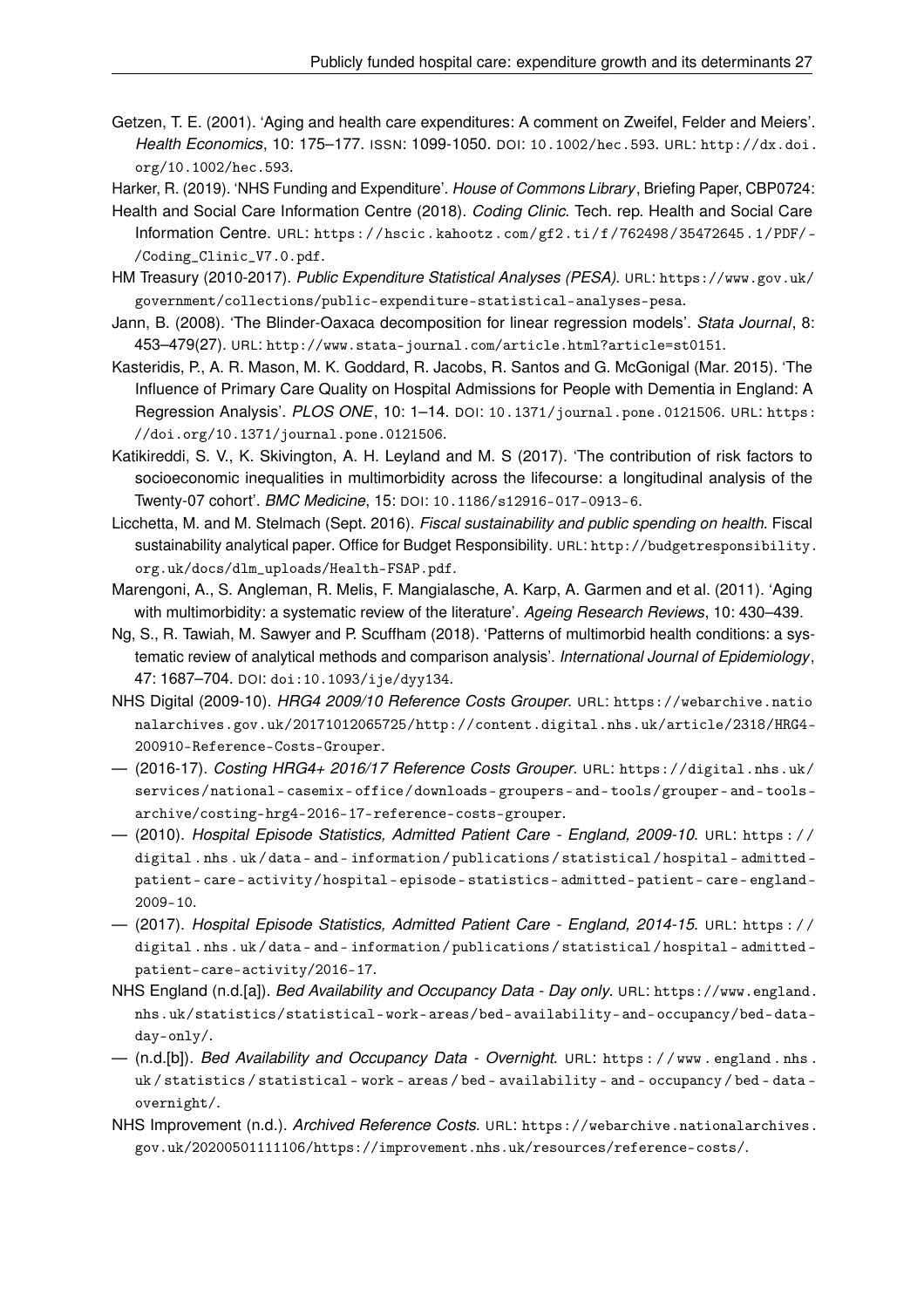- Oaxaca, R. (1973). 'Male-Female Wage Differentials in Urban Labor Markets'. *International Economic Review*, 14: 693–709. ISSN: 00206598, 14682354. URL: http://www.jstor.org/stable/2525981.
- Oaxaca, R. L. and M. R. Ransom (1999). 'Identification in Detailed Wage Decompositions'. *The Review of Economics and Statistics*, 81: 154–157. DOI: 10.1162/003465399767923908. eprint: http://dx.doi. org/10.1162/003465399767923908. URL: http://dx.doi.org/10.1162/003465399767923908.
- Office for National Statistics (Dec. 2019a). *Past and projected period and cohort life tables, 2018 based, UK: 1981 to 2068*. URL: https : / / www . ons . gov . uk / peoplepopulationandcommunity / birthsdeathsandmarriages/lifeexpectancies/bulletins/pastandprojecteddatafromtheperi odandcohortlifetables/1981to2068.
- (Jan. 2019b). *Volume growth, contributions to growth and expenditure shares for public service healthcare quantity output by component*. URL: https://www.ons.gov.uk/economy/economicoutpu tandproductivity/publicservicesproductivity/datasets/publicserviceproductivityestim ateshealthcareukandengland.
- (June 2020). *England population mid-year estimate*. URL: https://www.ons.gov.uk/peoplepopula tionandcommunity/populationandmigration/populationestimates/timeseries/enpop/pop.
- Purdy, S., T. Griffin, C. Salisbury and D. Sharp (2009). 'Ambulatory care sensitive conditions: terminology and disease coding need to be more specific to aid policy makers and clinicians'. *Public Health*, 123: 169–73.
- Rice, N. and M. J. Aragón (2018). *The determinants of health care expenditure growth*. CHE Research Paper 156. Centre for Health Economics, University of York. URL: https://www.york.ac.uk/media/ che/documents/papers/researchpapers/CHERP156\_determinants\_health\_care\_expenditure\_ growth.pdf.
- Roland, M. and G. Abel (2012). 'Reducing emergency admissions: are we on the right track?' *British Medical Journal*, 45: DOI: 10.1136/bmj.e6017.
- Santos, R., N. Rice and H. Gravelle (2020). 'Patterns of emergency admissions for ambulatory care sensitive conditions: a spatial cross-sectional analysis of observational data'. *BMJ Open*, In Press. StataCorp. (2019). *Stata Statistical Software: Release 16*. College Station, TX: StataCorp LLC.
- Stokes, J., B. Guthrie, S. W. Mercer, N. Rice and M. Sutton (Jan. 2021). 'Multimorbidity combinations, costs of hospital care and potentially preventable emergency admissions in England: A cohort study'. *PLOS Medicine*, 18: 1–16. DOI: 10.1371/journal.pmed.1003514. URL: https://doi.org/10.1371/ journal.pmed.1003514.
- Whitty, C. J. M., C. MacEwen, A. Goddard, D. Alderson, M. Marshall, C. Calderwood and et al (2020). 'Rising to the challenge of multimorbidity'. *British Medical Journal*, 368: l6964. DOI: doi:10.1136/ bmj.l6964.
- Yun, M.-S. (2005). 'A Simple Solution to the Identification Problem in Detailed Wage Decompositions'. *Economic Inquiry*, 43: 766–772. ISSN: 1465-7295. DOI: 10.1093/ei/cbi053. URL: http://dx.doi. org/10.1093/ei/cbi053.